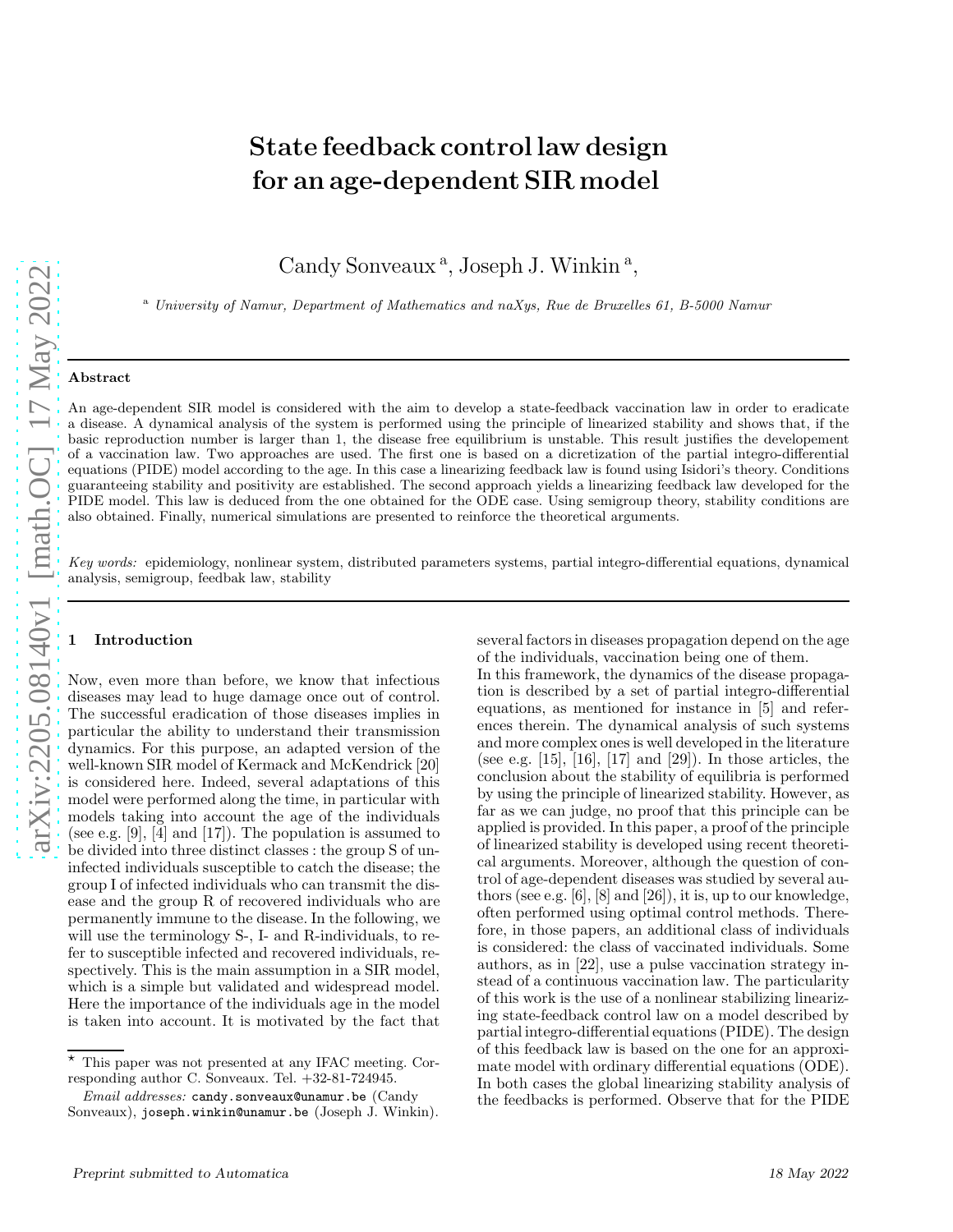model, this analysis is performed on an infinite dimensional state-space model involving bounded operators. The paper is organized as follows. In Section 2, four versions of an age-structured SIR epidemic model are presented. The three first ones are equivalent modulo a change of variables and consist of a system of nonlinear partial integro-differential equations. The fourth one is an approximation obtained via a discretization of the first system: The disease dynamics of this model consists of a system of nonlinear ordinary differential equations (ODE). The dynamical analysis of the system, detailed in Section 3, is developed for the PIDE model. Results on well-posedness and stability are obtained and illustrated numerically. Based on those results, the design of a positively stabilizing state-feedback law is performed for the ODE model in Section 4. Results on the global stability of the control law and positivity of the solutions are obtained. The aim of this section is to guide the design of a positively stabilizing state-feedback law for the PIDE model, which is described in Section 5. The stabilizing property of this feedback is proven. In both sections, numerical simulations corroborate the analytical results.

# 2 Model formulation

In this section, an age-dependent SIR epidemic model, described in [5], is considered. A change of variables, inspired by [17], is used in order to restrain the model to two partial differential equations instead of three. We also perform a discretization by age of the first model which leads to a set of ordinary differential equations. Moreover, in the framework of epidemic models, several control policies can be studied such as vaccination, quarantine and isolation, treatment, sterilization, slaughter... In this work, we consider vaccination as input to the model.

# 2.1 SIR Model

As in the classical SIR model, the population is divided into three distinct classes: the groups S of S-individuals, I of I-individuals and R of R-individuals.

The evolution of these groups, in terms of densities, is described by a system of nonlinear partial integrodifferential equations (PIDE model)

$$
(\partial_t + \alpha \partial_a) S(t, a) = -(\Theta(t, a) + \mu(a)) S(t, a)
$$

$$
- \beta(a) S(t, a) \int_0^L I(t, b) db,
$$

$$
(\partial_t + \alpha \partial_a) I(t, a) = -(\mu(a) + \gamma(a)) I(t, a)
$$
(1)
$$
+ \beta(a) S(t, a) \int_0^L I(t, b) db,
$$

$$
(\partial_t + \alpha \partial_a) R(t, a) = \Theta(t, a) S(t, a) + \gamma(a) I(t, a)
$$

$$
- \mu(a) R(t, a)
$$

under non-negative initial conditions  $S(0, a) = S_0(a)$ ,  $I(0, a) = I_0(a), R(0, a) = R_0(a)$  and boundary conditions  $S(t, 0) = B, I(t, 0) = 0, R(t, 0) = 0$ , where B denotes the birth rate.

The interpretations and units of the variables and parameters involved in Model (1) and in the following ones are described in the table of Appendix A. The coefficient  $\alpha$  is introduced to balance the possible change of units between time and age. For instance, it is set to 1/365 when time is in day and age in year, which is the case here. The variables  $S(t, a)$ ,  $I(t, a)$  and  $R(t, a)$  denote the age density of individuals of each group at time t. Therefore, the number of S-individuals between two given ages a and b between 0 and L (the maximum life

duration) is given by  $\int_a^b S(t,s) ds$ . The population is assumed to be closed, meaning that there is no immigration or emigration. Therefore, a modification in the total size of the population is only caused by birth and mortality. Their respective rates are given by  $B$ , which is assumed to be constant, and  $\mu(a)$ . Moreover, the mode of transmission of the disease is assumed to be by contact between S-individuals and I-individuals and this disease transmission rate is given by  $\beta(a)$  $\int_{0}^{1} I(t,b) db$ where  $\beta(a)$  is the transmission coefficient between Sindividuals of age a and all I-individuals. In addition, all the I-individuals become recovered when they are cured. The recovering rate is denoted by  $\gamma(a)$ . It is assumed that  $\beta(\cdot)$  and  $\gamma(\cdot)$  are in  $L^{\infty}([0,L])$ . Finally, the term  $\Theta(t, a)$  is the input variable representing the rate of Sindividuals being vaccinated at time  $t$  and age  $a$ . Those individuals leave the class of S-individuals and become recovered. The vaccination is assumed to work perfectly, meaning that once an individual is vaccinated, he/she gets recovered and never catches the disease afterwards.

# 2.2 Normalized SIR model

The age density of the total population is given by  $P(t, a) = S(t, a) + I(t, a) + R(t, a)$ . Therefore, the dynamics of the total population is given by

$$
\partial_{t} P(t, a) + \alpha \partial_{a} P(t, a) = -\mu(a) P(t, a),
$$

with initial condition  $P(0, a) = P_0(a)$  and boundary condition  $P(t, 0) = B$ . The solution of this system can be determined by using the method of characteristics, as mentioned in [13],

$$
P(t, a) = \begin{cases} B \exp\left(-\frac{1}{\alpha} \int_0^a \mu(\eta) d\eta\right) \text{for } t \ge \frac{a}{\alpha}, \\ P_0(a - \alpha t) \exp\left(-\int_{a - \alpha t}^a \frac{1}{\alpha} \mu(\eta) d\eta\right) \text{otherwise.} \end{cases}
$$

In order to get a dimensionless model of System (1), new variables, s, i and r defined by  $S(t, a) = P(t, a) s(t, a);$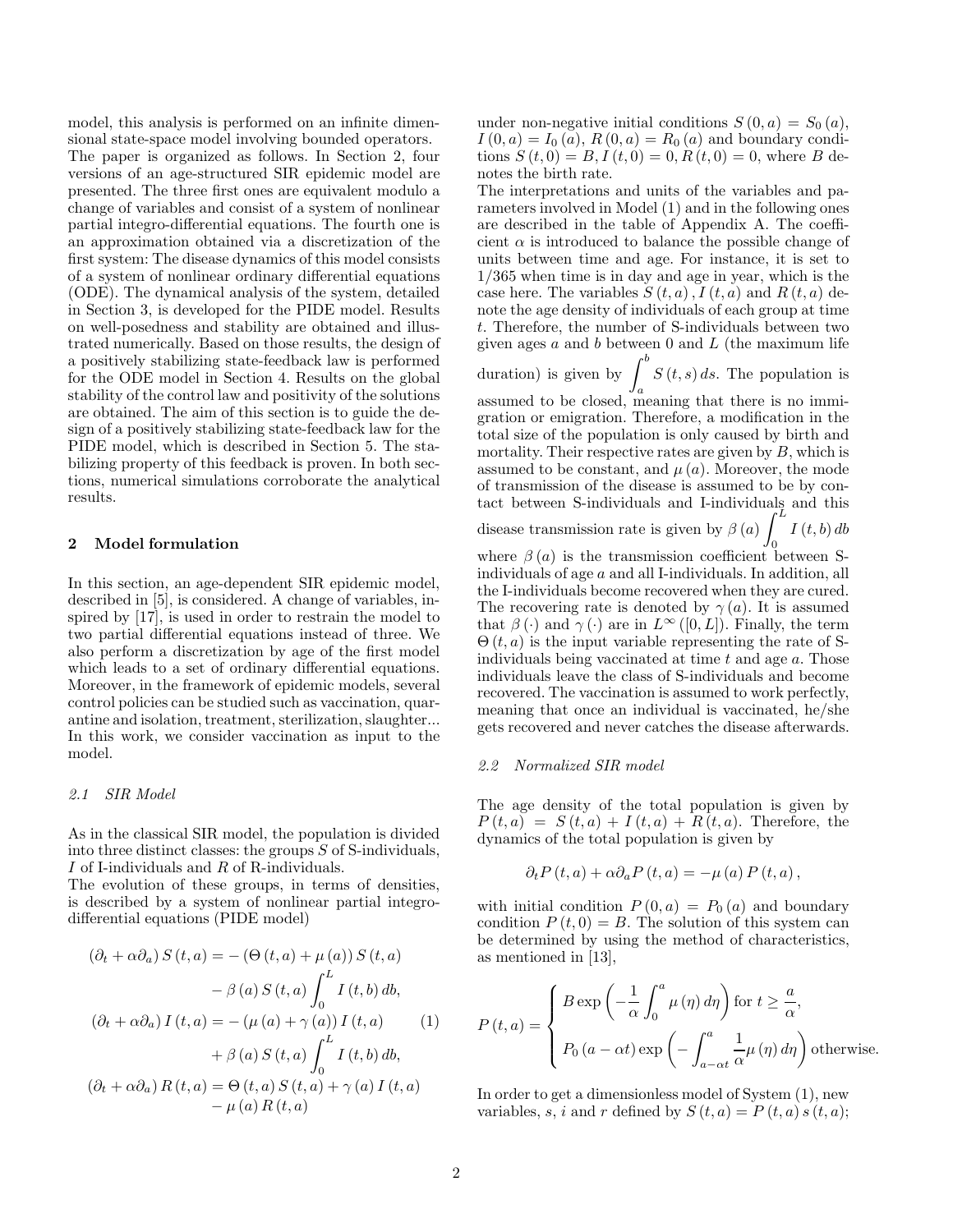$I(t, a) = P(t, a) i(t, a); R(t, a) = P(t, a) r(t, a)$  are introduced. Therefore, Model (1) can be rewritten as a normalized nonlinear system of partial integro-differential equations, denoted by NPIDE,

$$
(\partial_t + \alpha \partial_a) s(t, a) = -\Theta(t, a) s(t, a)
$$

$$
- \beta(a) s(t, a) \int_0^L i(t, b) P(t, b) db,
$$

$$
(\partial_t + \alpha \partial_a) i(t, a) = -\gamma(a) i(t, a)
$$
(2)
$$
+ \beta(a) s(t, a) \int_0^L i(t, b) P(t, b) db,
$$

$$
(\partial_t + \alpha \partial_a) r(t, a) = \Theta(t, a) s(t, a) + \gamma(a) i(t, a)
$$

under initial conditions  $s(0, a) = s_0(a), i(0, a) =$  $i_0(a)$ ,  $r(0, a) = r_0(a)$  and boundary conditions  $s(t, 0) = 1$ ,  $i(t, 0) = 0$ ,  $r(t, 0) = 0$ . Using those variables,  $s(t, a) + i(t, a) + r(t, a) = 1$ . Therefore, only two equations are needed in order to characterize the dynamics of the disease propagation.

In some cases, it is easier to work with a system with homogeneous boundary conditions. Here the new variable  $\hat{s}(t, a) = s(t, a) - 1$  yields an equivalent model with homogeneous boundary conditions, which will be denoted as HNPIDE,

$$
(\partial_t + \alpha \partial_a) \hat{s}(t, a) = -\Theta(t, a) (1 + \hat{s}(t, a))
$$

$$
+ \beta(a) (1 + \hat{s}(t, a)) \int_0^L i(t, b) P(t, b) db,
$$

$$
(\partial_t + \alpha \partial_a) i(t, a) = -\gamma(a) i(t, a) + (3)
$$

$$
\beta(a) (1 + \hat{s}(t, a)) \int_0^L i(t, b) P(t, b) db,
$$

under initial conditions  $\hat{s}(0, a) = \hat{s}_0(a) = s_0(a) - 1$  $i(0, a) = i_0(a)$  and boundary conditions  $\hat{s}(t, 0) = 0$ ,  $i(t, 0) = 0.$ 

Observe that in the following, we consider the same units in age and time, therefore  $\alpha$  equals 1.

#### 2.3 Age Discretized Normalized SIR Model

The previous infinite dimensional models can be approximated by using discretization by age. This yields a nonlinear finite dimensional model for which some known theories can be applied. Inspired by Tudor's article  $[28]$ , Model  $(1)$  is discretized in *n* classes of age,  $[0, a_1), [a_1, a_2), ..., [a_{n-1}, L]$ . The proportion of S-individuals in the  $k$ −th class of age represents the fraction of individuals in class age  $k$  that is susceptible at time  $t$ , which gives

$$
s_{k}\left(t\right) = \frac{\displaystyle\int_{a_{k-1}}^{a_{k}} S\left(t, a\right) da}{N_{k}}
$$

where, assuming that the population has reached a timeinvariant age distribution  $(P(t, a) = P(a))$ ,

$$
N_k = \int_0^L P(a) \, da
$$

corresponds to the total number of individuals in the kth class of age in the population. Similar relations hold for the proportion of I- and R-individuals in the  $k$ −th class of age at time t. Moreover, it is assumed that the continuous functions of age from Model (1) are constants for a fixed class of age. In other words, it is assumed that  $\mu(a) = \mu_k, \gamma(a) = \gamma_k, \beta(a) = \beta_k$  for  $a \in [a_{k-1}, a_k)$  for all  $k = 1, ..., n$ . Note that these constants are taken, in numerical simulations, as the mean values of the considered functions on this interval. However, other choices could be made. Moreover, the input is also assumed to be independent of  $a \in [a_{k-1}, a_k)$  and is given by  $\theta_k(t) =$  $\Theta(t, a_k)$  for all  $k = 1, ..., n$ . In addition, the number of S-individuals that are moving from the  $k$ -th class of age to the  $(k + 1)$ −th at time t,  $S(t, a_k)$ , is assumed to be proportional to the size of the  $k$ −th class of age, i.e there exists a transfer rate  $\rho_k$  such that  $S(t, a_k) = \rho_k N_k s_k(t)$ for  $= k...n$ . Remark that, since L is the maximum age,  $\rho_n$  equals 0. The transfer rate  $\rho_k$  is also used for  $I(t, a_k)$ and  $R(t, a_k)$ .

As mentioned in [28], integrating the equations of Model (1) with respect to the age variable, from  $a_{k-1}$  to  $a_k$ , for  $k = 1, \ldots, n$  and using previous assumptions and initial conditions of Model (1), lead to the following system of nonlinear ODEs,

$$
N_k \frac{ds_k(t)}{dt} = \rho_{k-1} N_{k-1} s_{k-1} (t) - (\rho_k + \mu_k + \theta_k (t)) N_k s_k (t)
$$
  

$$
- \beta_k N_k s_k (t) \sum_{j=1}^n N_j i_j (t) + B(t) \delta_{1k}
$$
  

$$
N_k \frac{di_k (t)}{dt} = \rho_{k-1} N_{k-1} (t) i_{k-1} (t) - (\rho_k + \gamma_k + \mu_k) N_k i_k (t)
$$
  

$$
+ \beta_k N_k s_k (t) \sum_{j=1}^n N_j i_j (t)
$$
  

$$
N_k \frac{dr_k (t)}{dt} = \rho_{k-1} N_{k-1} r_{k-1} (t) + \gamma_k N_k i_k (t)
$$
  

$$
+ \theta_k (t) N_k s_k (t) - (\rho_k + \mu_k) N_k r_k (t)
$$

for  $k = 1, ..., n$  where  $\rho_0$  is chosen to be equal to 0 and  $\delta_{ij}$ denotes the Kronecker symbol.

Summing those equations gives the following relations for the  $N_i$ 's,

$$
\frac{B(t)}{N_1} = \rho_1 + \mu_1,
$$
  

$$
\rho_{k-1} \frac{N_{k-1}}{N_k} = \rho_k + \mu_k, \text{ for } k = 2, ..., n.
$$

This leads to the identity  $s_k + i_k + r_k = 1, k = 1, ..., n$ . Therefore, only  $2n$  equations are needed. Moreover, using this last assumption and the previous relations, and dividing the set of ODE's equations by  $N_k$  for  $k = 1, ..., n$  gives a set of 2n ordinary differential equations:

$$
\frac{ds_k(t)}{dt} = T_k s_{k-1}(t)
$$

$$
- \left(T_k + \theta_k(t) + \beta_k \sum_{j=1}^n N_j i_j(t)\right) s_k(t), \quad (4)
$$

$$
\frac{di_k(t)}{dt} = T_k i_{k-1}(t) - (T_k + \gamma_k) i_k(t)
$$

$$
+ \beta_k s_k(t) \sum_{j=1}^n N_j i_j(t)
$$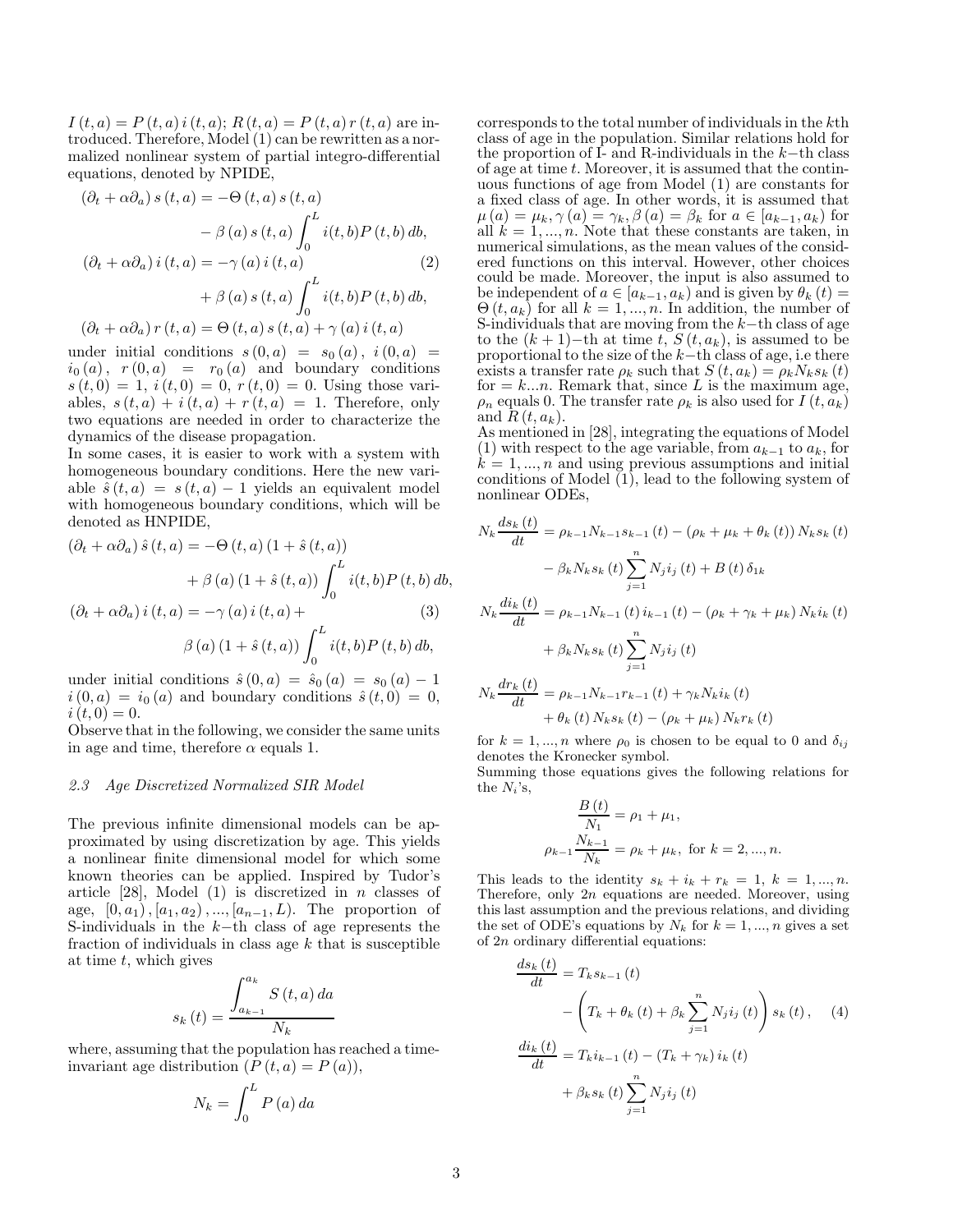for  $k = 1, ..., n$ , where  $T_k = \rho_k + \mu_k$  and by setting  $s_0(t) = 1$ and  $i_0(t) = 0$ . In the following, this model will be called the NODE Model since it is an age discretized normalized model (involving proportions as variables).

#### 3 Dynamical Analysis of HNPIDE Model

#### 3.1 Well-posedness and stability of equilibria

Using similar arguments as in [15] and in [17, Chap.6], Model (3) is well-posed, assuming that the rate of vaccinated S-individuals is given by a Lipschitz continuous state feedback law  $\Theta(t, a) = F(\hat{s}(t, a), i(t, a))$ , since the existence and uniqueness of a non-negative solution  $(\hat{s}, i)$  which is smaller than 1 can be proven using semigroup theory and the method of characteristics.

Moreover, regarding the stability analysis, notice that  $\lim_{t\to\infty} P(t,a) = B \exp \left(-\int_0^L$  $\int_0^L \mu(\eta) d\eta$  =:  $c(a)$ . Therefore, Model (2) is asymptotically autonomous, then the stability analysis can be performed on the limiting autonomous normalized system, which is Model  $(2)$  where  $P(t, b)$  is replaced with  $c(b)$ . Secondly, notice that, at the equilibrium, the input  $\Theta(t, a)$  does not depend on time and is denoted by  $\Theta^{\star}(a)$ .

Different conclusions are obtained according to the value of the basic reproduction number of infection given by

$$
R(0) = \int_0^L c(b) \Gamma(b) \int_0^b \frac{\beta(\sigma)}{\Gamma(\sigma)} \exp\left(-\int_0^{\sigma} \Theta^{\star}(\eta) d\eta\right) d\sigma db,
$$

where  $\Gamma(b) = \exp \left(-\int^b \right)$  $\int_0^b \gamma(\eta) d\eta$ . If  $R(0) \leq 1$ , there is only one epidemic steady-state, the disease-free equilibrium,  $(s^*, i^*) = \left(\exp\left(-\int^a\right)$  $\int_0^a \Theta^{\star}(\eta) d\eta\bigg)$ , 0). Otherwise, if  $R(0) > 1$ , there are two endemic steady-states, one corresponding to the disease-free equilibrium and one endemic equilibrium. The stability of equilibra is performed by study-

ing the linearized system around the equilibrium  $(s^*, i^*)$  denoted by  $x_e$  in what follows. A proof showing that the principle of linearized stability can be applied here is developed. This principle shows that, under some hypothesis, the stability of the linearized system implies the local stability of the considered equilibrium for the nonlinear system. A proof of this principle, used without proof in [16], is performed and detailed using recent theoretical arguments. The proof is based on a particular case (with space  $X=Y$ ) of a result developed in [11, Theorem 9], that extends results of [19], on Banach spaces.

**Lemma 1** [11, Theorem 9] Consider a semilinear system of the form

$$
\begin{cases}\n\dot{x} = Ax + \mathcal{N}(x) \\
x(0) = x_0\n\end{cases}
$$
\n(5)

where  $A$  is a linear operator on its domain  $D(A)$ , which is a linear subspace of a Banach spaxe  $X$ , and  $N$  is a nonlinear operator such that  $\mathcal{N} : \mathcal{D}(\mathcal{A}) \cap \mathcal{D}(\mathcal{N}) \subset X \to X$ .

Assume that (5) admits an equilibrium profile  $x_e$ , i.e there exists  $x_e \in \mathcal{D}(A) \cap \mathcal{D}(N)$  such that

$$
\mathcal{A}x_e + \mathcal{N}(x_e) = 0.
$$

Assume that the following conditions hold: A is quasidissipative, i.e. there exists  $l_A > 0$  such that the operator  $A - l_A I$ is dissipative on  $\mathcal{D}(\mathcal{A}) \cap \mathcal{D}(\mathcal{N})$ ; the nonlinear operator N is Lipschitz continuous on  $\mathcal{D}(\mathcal{A}) \cap \mathcal{D}(\mathcal{N})$  with respect to the X norm; the operator  $A + N$  is the infinitesimal generator of a nonlinear  $C_0$ -semigroup  $(S(t))_{t\geq 0}$  on X; the Gâteaux derivative  $dN(x_e)$  of N at  $x_e$  is a bounded linear operator on X, the Gâteaux linearized dynamics of  $(5)$  is given by

$$
\begin{cases} \n\dot{\bar{x}} = (\mathcal{A} + d\mathcal{N}(x_e)) \, \bar{x} \\
\bar{x}(0) = x_0 - x_e = \bar{x}_0\n\end{cases} \tag{6}
$$

and the nonlinear semigroup  $(S(t))_{t\geq0}$  is Fréchet differentiable with Fréchet derivative  $(T_{x_e}(t))_{t\geq0}$  corresponding to the linear semigroup generated by the  $G\hat{a}$ teaux derivative of  $A + \mathcal{N}$  at  $x_e$ .

Then, if  $x_e$  is a (globally) exponentially stable equilibrium of the linearized system  $(6)$ , then it is a locally exponentially sta-ble equilibrium<sup>[1](#page-3-0)</sup> of (5). Moreover, if  $x_e$  is an unstable equilibrium of (6), it is locally unstable for the nonlinear system (5).

**Theorem 1** If  $x_e$  is a (globally) exponentially stable equilibrium of the linearization of the nonlinear HNPIDE Model (3), then it is a locally exponentially stable equilibrium of Model (3). Moreover, if  $x_e$  is an unstable equilibrium of the linearization of Model (3), it is locally unstable for Model (3).

Proof. Model (3) with the input at equilibrium can be rewritten as the abstract differential equation

$$
\begin{cases} \dot{\hat{x}} = \mathcal{A}\hat{x} + \mathcal{N}(\hat{x}) \\ \hat{x}(0) = \hat{x}_0 \end{cases}
$$

where  $\hat{x} = (\hat{s}, i)^T$ ,  $\mathcal{A} = -\frac{d}{da}I_2$  with  $I_2$  the identity matrix of dimension 2,

 $\mathcal{D} (\mathcal{A}) = \{ \hat{x} \in X : \hat{s}, i \in AC [0, L] \text{ and } \hat{s} (0) = i (0) = 0 \}$ where  $X = L^1(0, L) \times L^1(0, L)$ . Note that X is a Banach space and its norm is defined for all  $x = (x_1, x_2)^T \in X$  by  $||x||_X := ||x|| = ||x_1||_1 + ||x_2||_1$  where  $||x||_1$  is the usual norm on  $L^1(0,L)$ . Moreover  $\mathcal N: \mathcal D(\mathcal N) \to X$  is defined for all  $\hat{x} \in X$  by

$$
\mathcal{N}(\hat{x}) = \begin{pmatrix} -\left(\Theta^{\star}(\cdot) + \beta(\cdot)\int_{0}^{L} i(b)c(b) db\right) (1 + \hat{s}(\cdot)) \\ -\gamma(\cdot) i(\cdot) + \beta(\cdot) (1 + \hat{s}(\cdot)) \int_{0}^{L} i(b)c(b) db \end{pmatrix}
$$

where

<span id="page-3-0"></span><sup>&</sup>lt;sup>1</sup> As defined in [12],  $x_e$  is a locally exponentially stable equilibrium if  $\exists \alpha, \beta, \delta > 0$  s.t  $\forall x_0 \in \mathcal{D}(\mathcal{A}) \cap \mathcal{D}(\mathcal{N})$ :  $||x_0 - x_e|| < \delta \Rightarrow ||x(t) - x_e|| \leq \alpha e^{-\beta t} ||x_0 - x_e||.$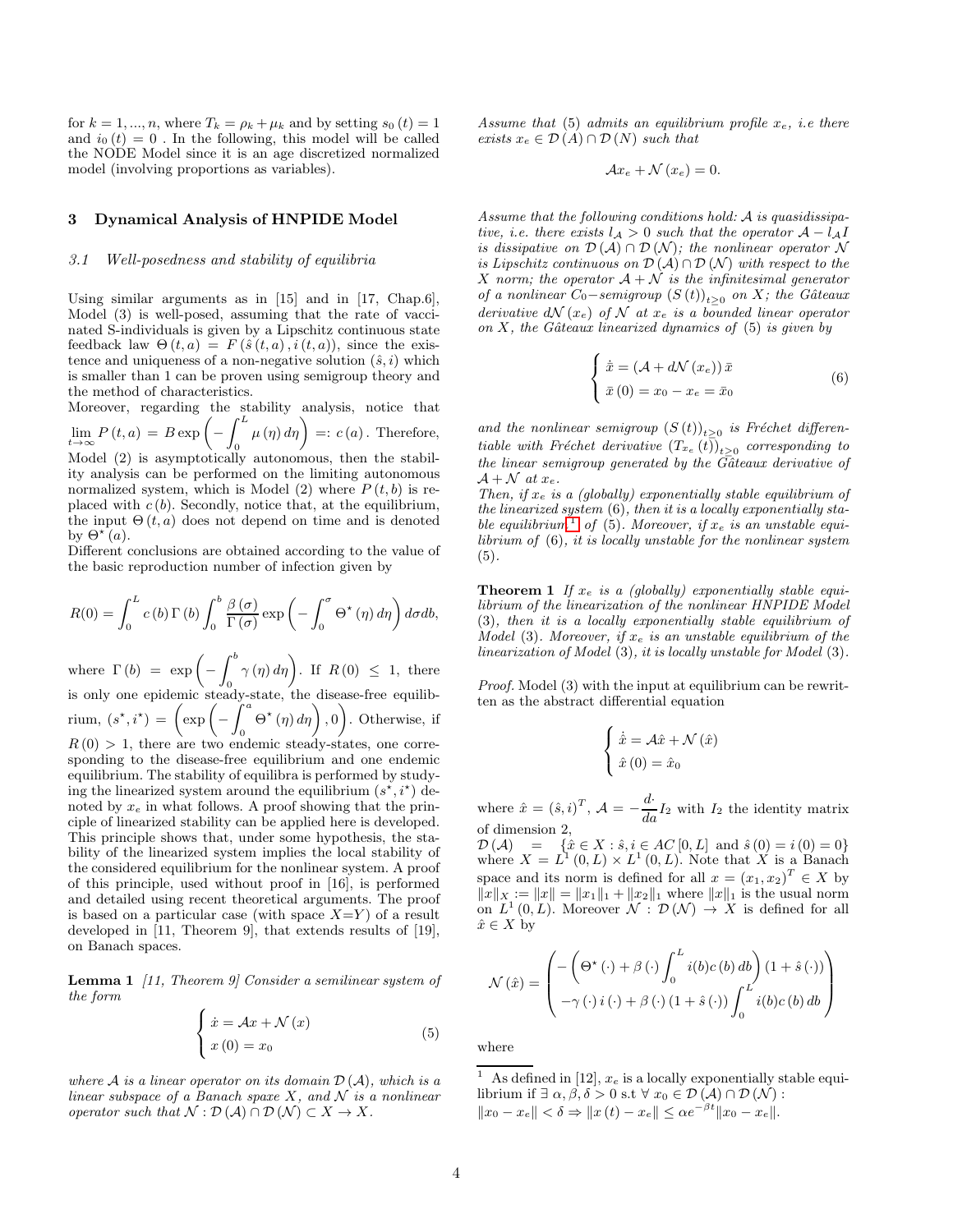$\mathcal{D}(\mathcal{N}) = \{\hat{x} \in X : -1 \leq \hat{s} \leq 0, 0 \leq i \leq 1 \text{ a.e. on } [0, L]\}.$ These operators satisfy the hypothesis of Lemma 1. Indeed, let  $\lambda > 0$  and  $\hat{x} = (\hat{s}, i)^T \in \mathcal{D}(\mathcal{A}) \cap \mathcal{D}(\mathcal{N})$  be arbitrarily fixed, knowing that  $-1 \leq \hat{s} < 0$  and  $0 \leq i \leq 1$ , we get the following inequalities for any  $l_A > 0$ :

$$
\begin{aligned} ||(\lambda I - \mathcal{A} + l_{\mathcal{A}}I) \hat{x}||_{X} &= \int_{0}^{L} |(\lambda + l_{\mathcal{A}}) \hat{s}(a) + \frac{d\hat{s}(a)}{da}| da \\ &+ \int_{0}^{L} |(\lambda + l_{\mathcal{A}}) i(a) + \frac{di(a)}{da}| da \\ &\geq | \int_{0}^{L} (\lambda + l_{\mathcal{A}}) \hat{s}(a) \, da| \\ &+ | \int_{0}^{L} (\lambda + l_{\mathcal{A}}) i(a) \, da| \\ &\geq \lambda ||\hat{x}||_{X} .\end{aligned}
$$

Moreover, using the fact that  $F$  is assumed to be Lipschitz continuous, it can be shown that  $N$  is Lipschitz continuous on  $\mathcal{D}(\mathcal{A}) \cap \mathcal{D}(\mathcal{N})$ . Using Theorem 1.2 from [24, Chap. 6, Sect. 1], we conclude the existence of a mild solution  $\hat{x}(t) = S(t)\hat{x}_0$ for all  $t \geq 0$ . Furthermore, the Gâteaux derivative of N at  $\hat{x}_e = (\hat{s}^*(a), i^*(a))^T = (s^*(a) - 1, i^*(a))^T$  is given by

$$
d\mathcal{N}(\hat{x}_e) z = \lim_{\epsilon \to 0} \frac{\mathcal{N}(\hat{x}_e + \epsilon z) - \mathcal{N}(\hat{x}_e)}{\epsilon}
$$
  
= 
$$
\begin{pmatrix} -\beta(\cdot) (1 + \hat{s}^*(\cdot)) \lambda(y) - x (\Theta^*(\cdot) + \beta(\cdot) \lambda(i^*)) \\ -\gamma(\cdot) + \beta(\cdot) (1 + \hat{s}^*(\cdot)) \lambda(y) + x \beta(\cdot) \lambda(i^*) \end{pmatrix}
$$

for all  $z = (x, y)^T \in X$ , where  $\lambda(z) = \int_0^L z(b) P(b) db$ .

Using the fact that  $\gamma(\cdot)$  and  $\beta(\cdot)$  are bounded and  $1 + \tilde{s}^*(a) \leq 1$  we can show that  $d\mathcal{N}(\hat{x}_e)$  is bounded. Moreover it is a linear operator. To prove the last assumption about the Fréchet differentiability of the nonlinear semigroup, it suffices to prove that the nonlinear operator N is Fréchet differentiable at  $\hat{x}_e$  and that  $(S(t))_{t\geq0}$  depends continuously on the initial conditions.  $N$  is Fréchetdifferentiable at  $\hat{x}_e$  if there exists a bounded linear operator  $DN(\hat{x}_e) : X \to X$  such that, for all  $h = (h_1, h_2)^T \in X$ ,  $\lim_{\|h\|\to 0}$  $\left\Vert \mathcal{N}\left(\hat{x}_{e}+h\right)-\mathcal{N}\left(\hat{x}_{e}\right)-D N\left(\hat{x}_{e}\right)h\right\Vert$  $\frac{c_{k}e^{-\frac{1}{2} \int \ln \left(\frac{1}{\ln \epsilon}\right)} - 0}{\|h\|} = 0$ . It can be  $\lim_{\|h\| \to 0} \frac{\|h\|}{\|h\|}$  = 0. It can be shown that  $d\mathcal{N}(\hat{x}_e)$  is convenient. Indeed,  $\|\mathcal{N}(\hat{x}_e + h) \mathcal{N}\left(\hat{x}_{e}\right)-d\mathcal{N}\left(\hat{x}_{e}\right)h\Vert$  $= 2 \int_0^L |\beta(a) h_1(a) \lambda(h_2)| da$ . Dividing this quantity by

 $||h||$ , we can show that it is smaller than  $K||h_1||_1$  which tends to 0. Therefore,  $\mathcal N$  is Fréchet differentiable. Moreover, considering the change of variables  $\tilde{x} = \hat{x} - \hat{x}_e$ , we obtain the following abstract differential equation:

$$
\begin{cases} \dot{\tilde{x}} = \mathcal{A}\hat{x} + \tilde{\mathcal{N}}(\tilde{x}) \\ \tilde{x}(0) = \tilde{x}_0 \end{cases}
$$

where  $\tilde{\mathcal{N}} : X \to X$  is given by  $\tilde{\mathcal{N}}(\tilde{x}) = \mathcal{N}(\tilde{x} + \hat{x}_e) - \mathcal{N}(\hat{x}_e)$ and A is the infinitesimal generator of a semigroup of contraction  $(T(t))_{t\geq 0}$ . Therefore, with  $\hat{x}(t) = S(t)\hat{x}_0$ ,

$$
\|\hat{x}(t)\| \le \|T(t)\,\tilde{x}_0\| + \int_0^t \|T(t-s)\|\|\tilde{\mathcal{N}}(s,\tilde{x}(s))\,\|ds
$$
  
\n
$$
\le \|\tilde{x}_0\| + \int_0^t \|\mathcal{N}(\tilde{x} + \hat{x}_e) - \mathcal{N}(\hat{x}_e)\,\|ds
$$
  
\n
$$
\le \|\tilde{x}_0\| + K \int_0^t \|\tilde{x}(s)\|ds.
$$

Hence,

$$
\|\hat{x}(t)\| \le \|\tilde{x}_0\|e^{Kt},
$$

by Grönwall's inequality. Lemma 1 concludes the proof.  $\Box$ 

Using Theorem 1, semigroup theory and property of operators (analytic operators, compact operators, non-supporting operators, ...), the stability of the equilibria is obtained (see [15] for details).

Corollary 1 The disease free equilibrium is locally exponentially stable when  $R(0) \leq 1$  but is locally exponentially unstable if  $R(0) > 1$  while the endemic equilibrium is locally exponentially stable if  $R(0) > 1$ .

# 3.2 Numerical Simulations

Results of the previous subsection are confirmed using numerical simulations where no control is considered. Most of Parameters are taken from [23] where the PIDE Model is used. First, note that  $L$  is fixed to 1 in order to normalize the age interval as  $[0, 1)$ . The age-specific death-rate is given by  $\mu(a) = (10(1-a)^2)^{-1}$  with  $a \in [0,1]$ . Therefore,  $l(a) = \exp(-a/(10(1-a)))$ ,  $a \in [0,1)$ . If B is chosen equals to  $1/\int_0^1 l(a)da$ , B equals 1.2527. Then, the total population is normalized  $\left(\int_0^1 N(a)da = 1\right)$ . In addition, the age-dependent recovery rate is defined by

$$
\gamma(a) = 100.
$$

To be consistent with the following analytical developments, the transmission coefficient used is not the one in [23]. Indeed, in Section 5,  $\frac{\gamma(a)+\mu(a)}{\beta(a)}$  needs to be in  $C^1[0,L]$ . Therefore  $\beta(a)$  has to be differentiable for all  $a \in [0, L]$  which is not the case in 0 for the choice in [23]. Therefore the transmission coefficient is defined as

$$
\beta(a) = \beta_0 \left( \sin(a) e^{-2a} + \frac{1}{100} \right)
$$

.

with  $\beta_0 = 600$  or 800. Moreover, the parameters that are used in the numerical simulations are listed in Table 1. Observe that the age is normalized. Hence there are no units for the age and no units are mentioned for the time. Finally, the initial conditions are sligthly modified from [23] in order to maintain consistency between initial conditions and boundary conditions (i.e when  $a$  and  $t$  are equal to 0.) Therefore, we set

$$
s_0(a) = 1 - i_0(a),
$$
  
\n
$$
i_0(a) = \begin{cases} \hat{i}_0(a) - \hat{i}_0(0) & \text{if } i_0(a) \ge 0 \\ 0 & \text{else,} \end{cases}
$$
  
\n
$$
r_0(a) = 0
$$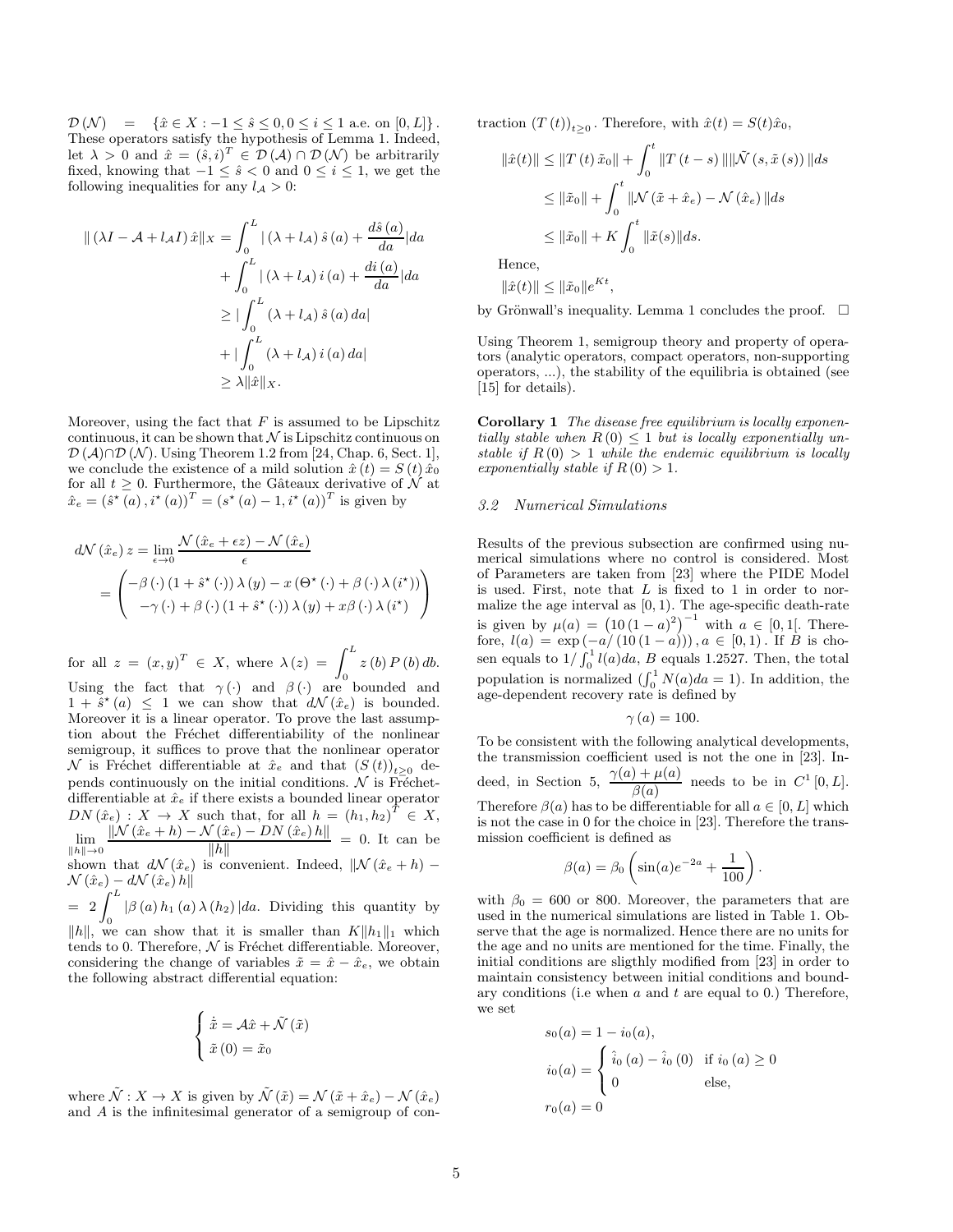| Parameter     | Symbol | Value |
|---------------|--------|-------|
| Maximum age   | Τ.     | ı     |
| Time frame    | Ŧ      | 20    |
| Time stepsize | δŧ     | 0.001 |
| Age stepsize  | δα     | 0.01  |

Table 1 Model parameters and values



Fig. 1. Dynamics of I-individuals from the NPIDE Model without control for  $R(0) = 0.8894$ 

where

$$
\hat{i}_0(a) = \frac{1}{2}e^{-100\left(a-\frac{1}{2}\right)^2} \times 10^{-3}
$$

.

The numerical method used in simulation is a forward time - backward space finite difference scheme. The stability of this scheme is ensured by the necessary and sufficient conditions of Courant-Friedrichs-lewy which requires in this case

that  $\overline{\phantom{a}}$ δt  $\delta a$  $\overline{\phantom{a}}$  $\overline{\phantom{a}}$ I  $\leq$  1, as mentioned in [2].

First, note that similar results as the ones shown in Figures 1 and 2, were obtained using Model (1). Thus both systems can be used interchangeably. Second, in Figure 1, we can observe that the dynamics of (the proportion,  $Nb<sub>I</sub>(t, a)$ , of) I-individuals<sup>[2](#page-5-0)</sup> tends to 0 as time increases. This is consistent with the fact that there is only one stable equilibrium when  $R(0) \leq 1$ , which is the disease-free equilibrium. Contrariwise, in Figure 2 the dynamics of I-individuals tends to an endemic equilibrium where there are still I-individuals in the population when time increases.

# 4 Positive closed-loop stabilization of NODE model

In view of the dynamical analysis of the open loop system, it seems natural to want to stabilize the disease-free equilibrium when  $R(0) > 1$  since this equilibrium is unstable for the HNPIDE model (see Corollary 1) and we want to eradicate the disease.

In the following, the aim is to design a feedback control law



Fig. 2. Dynamics of I-individuals from the NPIDE Model without control for  $R(0) = 1.1859$ 

of vaccination  $\Theta(t, a)$  such that, when it is applied, the corresponding state trajectory converges towards the diseasefree equilibrium.

Two vaccination laws are designed. The first one, detailed here, uses Isidori's theory on "Nonlinear Feedback for Multi-Input Multi-Output Systems" developed in [18, Chap. 5] applying on finite dimensional systems. The second one, explained in next section, is deduced from the first design but acting on the infinite dimensional system.

The current section is inspired on the methodology developed in [3] for SEIR model without age-dependency. We focus on the influence of the age of individuals, given a set of  $2n$ ODE, that will be an intuition to solve the PIDE problem.

# 4.1 Model in normal form

The aim of this section is to use a coordinate change in order to write the model in normal form as stated in Isidori's theory [18]. The dynamics equations of the NODE Model (4) can be written equivalently in the state space form as a nonlinear control affine system

$$
\begin{cases}\n\dot{x}(t) = f(x(t)) + g(x(t))u(t) \\
y(t) = h(x(t))\n\end{cases}
$$
\n(7a)

where  $x(t) = [i_1(t), ..., i_n(t), s_1(t), ..., s_n(t)]^T \in \mathbb{R}^{2n}$ , for all  $t \geq 0$  is the state space vector,  $h(x(t)) =$  $[i_1(t),...,i_n(t)]^T \in \mathbb{R}^n, \forall t \geq 0$  is the measurable output function, assumed equals to the infectious population and  $u(t) = [\theta_1(t), ..., \theta_n(t)]^T \in \mathbb{R}^n, \forall t \geq 0$  is the input function. Moreover,

$$
g(x(t)) = \begin{pmatrix} 0_{n \times n} \\ -diag(s_k)_{k=1,\dots,n} \end{pmatrix}
$$
 (7b)

and

$$
f(x(t)) := (f_1(x(t)) \cdots f_{2n}(x(t)))^T
$$
 (7c)

<span id="page-5-0"></span><sup>&</sup>lt;sup>2</sup> This quantity is obtained by integrating the density  $i(t, b)$ on the intervals  $[a_{k-1}, a_k)$  for k=1,...,n. Moreover, all other figures also depict proportions of individuals.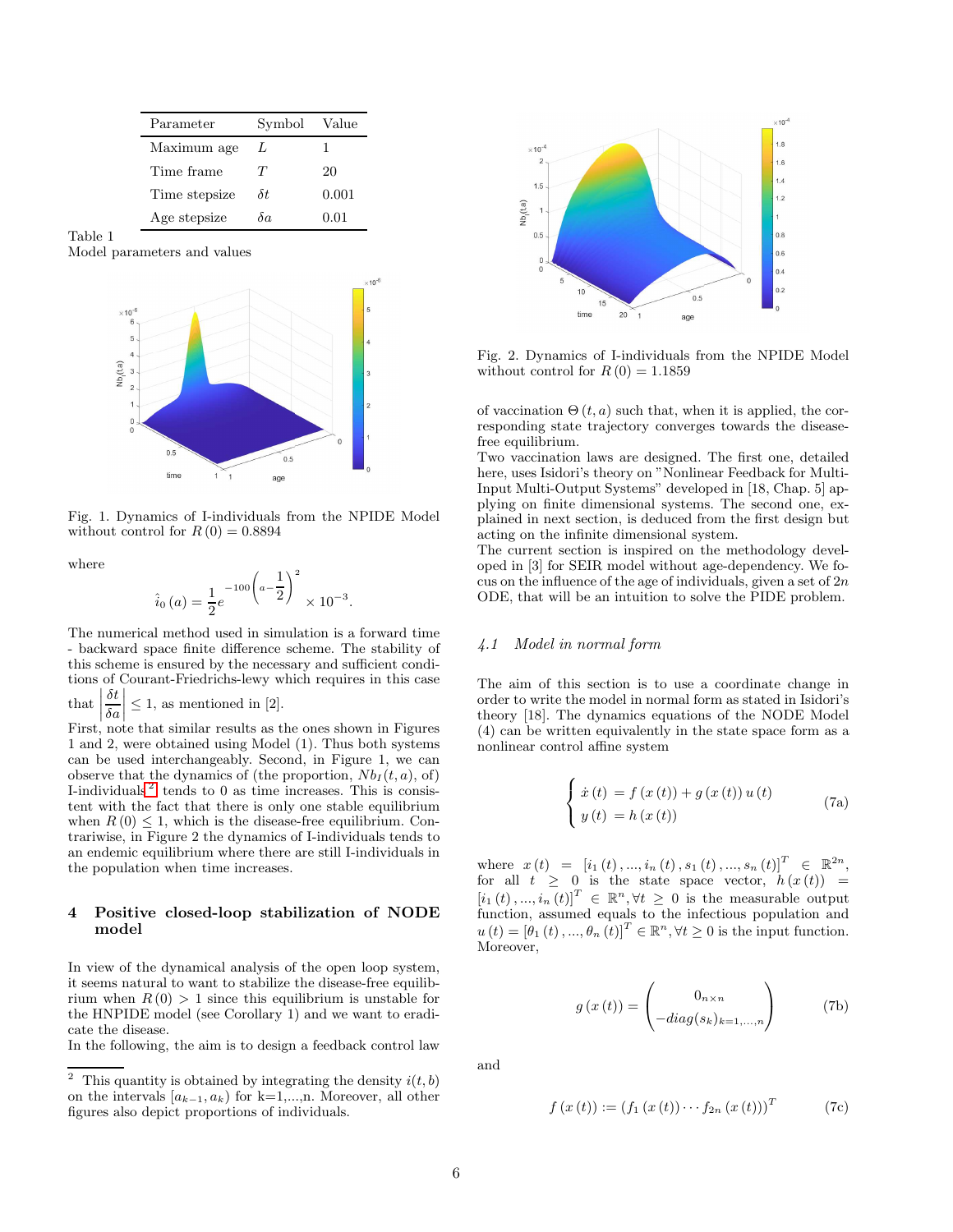where

$$
f_k(x(t)) = T_k i_{k-1} (t) - (T_k + \gamma_k) i_k (t)
$$
  
+  $\beta_k s_k (t) \sum_{j=1}^n N_j i_j (t)$ ,  

$$
f_{n+k} (x(t)) = T_k s_{k-1} (t) - T_k s_k (t)
$$
  
-  $\beta_k s_k (t) \sum_{j=1}^n N_j i_j (t)$ 

for  $k = 1, ..., n$ .

Since the relative degree of the system equals the dimension of the state space for any  $x \in \mathcal{D}$  =  $\sqrt{2}$ x s.t  $s_k(t) \neq 0$  for

 $k = 1, ..., n$  and  $\sum_{n=1}^{n}$  $j=1$  $N_j i_j (t) \neq 0, t \geq 0$ ) , the nonlinear invertible coordinate change that is needed here is given by

$$
\bar{i}_{k}(t) = h_{k}(x(t)) = i_{k}(t), \n\bar{s}_{k}(t) = L_{f}h_{k}(x(t)) \n= f_{k}(x(t)) \n= T_{k}i_{k-1}(t) - (T_{k} + \gamma_{k})i_{k}(t) \n+ \beta_{k}s_{k}(t) \sum_{j=1}^{n} N_{j}i_{j}(t)
$$
\n(8)

for  $k = 1, ..., n$ . Thanks to this coordinate change, the system is written in its normal form in the neighborhood of any  $x \in \mathcal{D}$  by

$$
\frac{d\bar{i}_k(t)}{dt} = \bar{s}_k(t),
$$
\n
$$
\frac{d\bar{s}_k(t)}{dt} = L_f^2 h_k(x(t)) + L_{g_k} L_f h_k(x(t)) u_k(t)
$$
\n(9)

for  $k = 1, ..., n$ , where  $L_a^k b$  is the k th order Lie derivative of  $b$  along the vector field  $a$ , as defined in [18].

## 4.2 Feedback design

This section aims to design a feedback law that linearizes and stabilizes the system in normal form and implies the eradication of the epidemic from the population.

In order to design the linearizing feedback, the following matrices are defined,

$$
A\left(x\left(t\right)\right) = diag\left(-\beta_k s_k\left(t\right) \sum_{j=1}^n N_j i_j\left(t\right)\right)_{k=1,\ldots,n} \tag{10}
$$

$$
v(x(t)) = (v_1(x(t)) \cdots v_n(x(t)))^T
$$
 (11)

such that

$$
v_{k}\left(x\left(t\right)\right)=-\alpha_{2}^{k}f_{k}\left(x\left(t\right)\right)-\alpha_{1}^{k}i_{k}\left(t\right),k=1,...,n
$$

where  $\alpha_1^k$  and  $\alpha_2^k$  are some free parameters that will be ajust to have stability. Moreover,

$$
b(x(t)) = (b_1(x(t)) \cdots b_n(x(t)))^T, \qquad (12)
$$

where

$$
b_k(x(t)) = L_f^2 h_k(x(t))
$$
\n
$$
= \beta_k s_k(t) \sum_{j=1}^n N_j f_j(x(t))
$$
\n
$$
+ T_k f_{k-1}(x(t)) - (T_k + \gamma_k) f_k(x(t))
$$
\n
$$
+ \beta_k f_{n+k}(x(t)) \sum_{j=1}^n N_j i_j(t).
$$
\n(13)

Lemma 2 The state feedback control law defined by

$$
u(t) = A^{-1}(x(t))(v(x(t)) - b(x(t))), \qquad (14)
$$

where  $A$ ,  $b$  and  $v$  are given by  $(10)-(12)$ , applied on system (7), induces the linear output closed-loop dynamics given by

$$
\ddot{y}(t) + \tilde{A}_2 \dot{y}(t) + \tilde{A}_1 y(t) = 0.
$$
 (15)

where  $\tilde{A}_1 = diag(\alpha_1^i)$  and  $\tilde{A}_2 = diag(\alpha_2^i)$  for  $i = 1, ..., n$ .

Proof. According to Isidori's theory, the control law defined in (14) is obtained. It can be rewritten as

$$
u(t) = \left(\frac{v_1 - L_f^2 h_1(x(t))}{L_{g_1} L_f h_1(x(t))} \cdots \frac{v_n - L_f^2 h_n(x(t))}{L_{g_n} L_f h_n(x(t))}\right)^T.
$$

Therefore, applying this control law to the dynamics in normal form (9) linearizes the equations and gives for  $k =$  $1, ..., n$ ,

$$
\begin{aligned}\n\frac{d\bar{i}_k(t)}{dt} &= \bar{s}_k(t) \\
\frac{d\bar{s}_k(t)}{dt} &= v_k(t), \\
&= -\alpha_2^k \bar{s}_k - \alpha_1^k \bar{i}_k\n\end{aligned} \tag{16}
$$

which can be written as

$$
\dot{\bar{x}}(t) = \begin{pmatrix} 0_{n \times n} & I_n \\ -\tilde{A}_1 & -\tilde{A}_2 \end{pmatrix} \bar{x}(t),
$$
  

$$
:= \bar{A}\bar{x}(t)
$$

where  $\bar{x}(t) = \left[\bar{i}_1(t) \cdots \bar{i}_n(t) \,\bar{s}_1(t) \cdots \bar{s}_n(t)\right]^T$ . The solution of this ODE is given by  $y(t) = C\bar{x}(t) = Ce^{\bar{A}t}\bar{x}(0) = (\bar{i}_{1}(t)\cdots\bar{i}_{n}(t))^{T}.$ Thus,  $\dot{y}(t) = \left(\frac{d\bar{i}_1(t)}{dt} \cdots \frac{d\bar{i}_n(t)}{dt}\right)^T$  and  $\ddot{y}(t) = C \overline{A}^2 e^{\overline{A}t} \overline{x}(0),$ 

$$
g(t) = CA e^{-x} d(0),
$$
  
=  $\left(-\alpha_1^1 \bar{i}_1(t) - \alpha_2^1 \bar{s}_1(t) \cdots -\alpha_1^n \bar{i}_n(t) - \alpha_2^n \bar{s}_n(t)\right)^T,$   
=  $\tilde{A}_1 y(t) + \tilde{A}_2 \dot{y}(t).$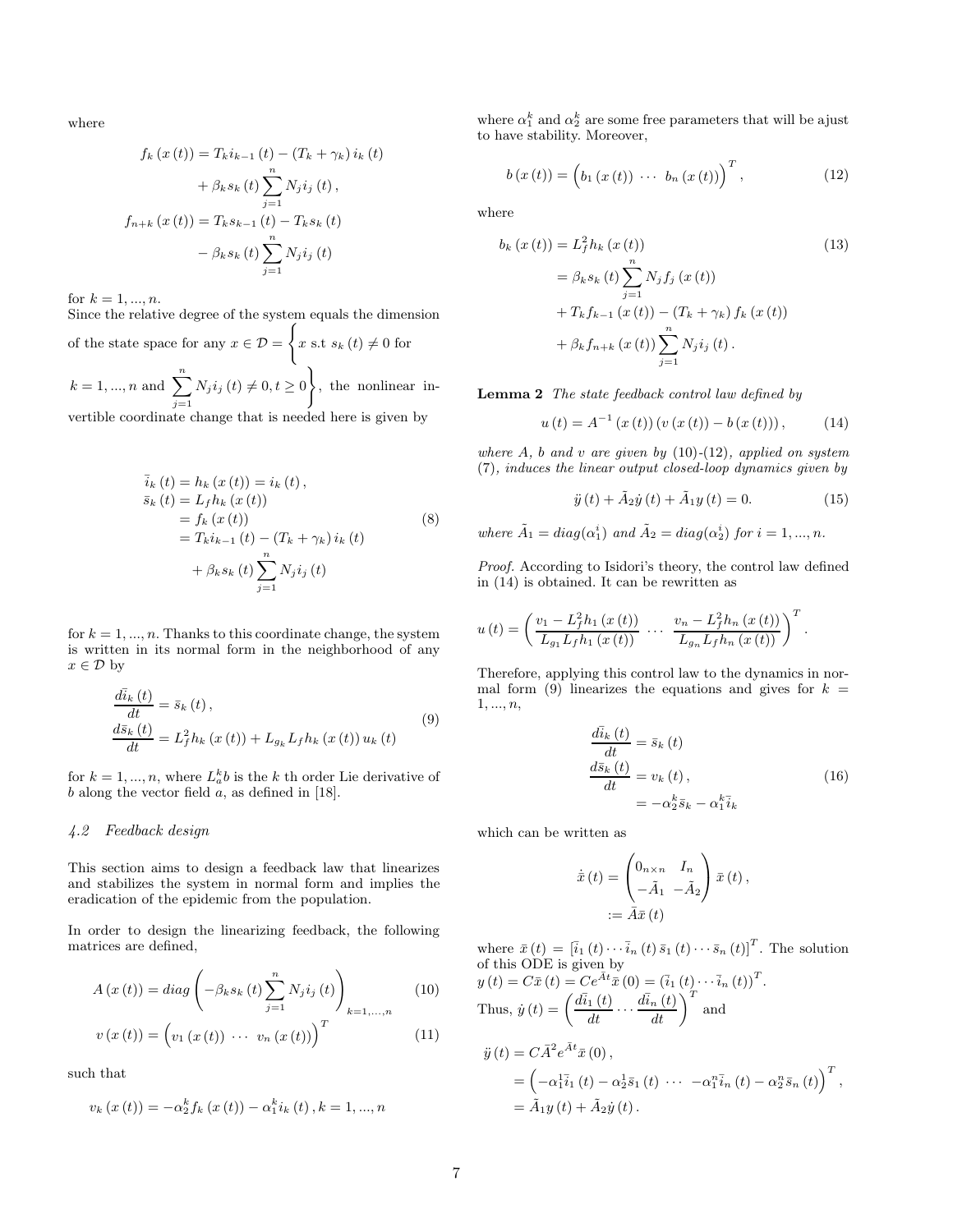Therefore, the feedback law (14) is linearizing for the model in normal form, which is in adequacy with Isidori's theory. Using this feedback on system (7), the closed-loop model is given by

$$
\frac{di_k(t)}{dt} = T_k i_{k-1} (t) - (T_k + \gamma_k) i_k (t) \n+ \beta_k s_k (t) \sum_{j=1}^n N_j i_j (t), \n\frac{ds_k(t)}{dt} = \frac{1}{\beta_k \sum_{j=1}^n N_j i_j (t)} \left( f_k (x(t)) \left( T_k + \gamma_k - \alpha_2^k \right) (17) \n- \alpha_1^k i_k (t) - T_k f_{k-1} (x(t)) - \n\beta_k s_k (t) \sum_{j=1}^n N_j f_j (x(t)) \right)
$$

for  $k = 1, ..., n$ , with  $f_0(x(t)) = 0$ .

This model can be written in a condensed way as

$$
\dot{x}(t) = F(x(t)), \qquad (18a)
$$

for  $x = [i_1 \cdots i_n \ s_1 \cdots s_n]^T$  and

$$
F(x(t)) = [F_1(x(t)) \cdots F_{2n}(x(t))]^T, \qquad (18b)
$$

where

$$
F_k(x) = f_k(x),
$$
  
\n
$$
F_{n+k}(x) = \frac{1}{\beta_k \sum_{j=1}^n N_j i_j} \left( f_k(x) \left( T_k + \gamma_k - \alpha_2^k \right) \right)
$$
(19)  
\n
$$
-\alpha_1^k i_k - T_k f_{k-1}(x) - \beta_k s_k \sum_{j=1}^n N_j f_j(x) \right)
$$

for  $k = 1, ..., n$ .

#### 4.3 Stabilizing law

Moreover, in order to be effective, the feedback needs to ensure the eradication of I-individuals in the population.

#### Theorem 2 Stability of the I-individuals

Let the initial condition  $x_0 \in R_+^{2n}$  be given. Assume that all roots  $(-r_j^k)$  of the characteristic polynomial  $P(s)$  associated with the closed-loop dynamics (15) are in the open left half plane, i.e  $Re(-r_j^k) < 0$ , by an appropriate choice of the control tuning parameters  $\alpha_j^k > 0$  for  $j = 1, 2$  and  $k = 1, ..., n$ . Then the state feedback  $(14)$  implies the exponential convergence towards zero of the infected population  $i_k(t)$  of NODE Model (4), for  $k = 1, ..., n$ , as time tends to infinity.

Proof. Since the closed-loop dynamics (15) is a system of decoupled ODE's it can be written as

$$
\begin{cases} \n\dot{\bar{x}}_{new}(t) = \hat{A}\bar{x}_{new}(t),\\ \ny(t) = C\bar{x}_{new}(t) \n\end{cases} \n\tag{20}
$$

with  $\bar{x}_{new} = Px = \left(\bar{i}_1 \ \bar{s}_1 \ \cdots \ \bar{i}_n \ \bar{s}_n\right)^T$  with P a  $2n \times 2n$ permutation matrix such that

$$
P_{ij} = \begin{cases} 1 & \text{if } (i,j) = (2k+1, k+1) \text{ for } k = 0, ..., n-1 \\ 1 & \text{if } (i,j) = (2k, n+k) \text{ for } k = 1, ..., n \\ 0 & \text{otherwise,} \end{cases}
$$

$$
\hat{A} = blockdiag(\bar{A}_k)
$$
, where  $\bar{A}_k = \begin{pmatrix} 0 & 1 \\ -\alpha_1^k & -\alpha_2^k \end{pmatrix}$  and   
\n $C = P[I_n \space 0]$ .

Therefore,  $\hat{A}$  is stable if all its eigenvalues are in the open left plane. However, the eigenvalues of  $\hat{A}$  are those of the  $\bar{A}_k$ 's matrices. Moreover, those eigenvalues are the roots of the characteristic polynomial  $P(s) = Det(sI - \bar{A}_k) = s^2 - s\alpha_2^i + \alpha_1^i = (s + r_1^i)(s + r_2^i)$ with  $\alpha_2^i = r_1^i + r_2^i$  and  $\alpha_1^i = r_1^i r_2^i$ . Therefore, the eigenvalues of the  $\bar{A}_k$ 's matrices are  $-r_1^i$  and  $-r_2^i$ . Since they are of negative real part, then the control law exponentially stabilizes the model in normal form (9).

Therefore,  $\bar{x}(t)$  exponentially converges asymptotically to zero. It follows that  $\bar{i}_k(t) = i_k(t)$  converges to zero as time goes to infinity for  $k = 1, ..., n$ .

**Remark 1** The control law is well-defined for  $x \in \mathcal{D}$ . However, since the aim is to eradicate the disease from the population, the infected population goes to zero as time tends to

infinity. This implies that  $\sum_{n=1}^n$  $j=1$  $N_j i_j = \int^L$  $I(t, a)$  da tends to

zero. Therefore, as explained in [3], we introduced a "switchoff" vaccination law, based on the fact that the disease is considered as being eradicated from the population when the infected population is greater than zero but small enough (for instance when there is numerically less than one individual in the population but more than zero). Therefore, we defined a threshold such that  $0 < \int_0^L$  $\int_{0}^{1} I(t, a) da < \delta < 1.$ 

Therefore, in a practical situation, we use

$$
u_s(t,a) = \begin{cases} u(t,a) \text{ for } t \le t^*, \\ 0 \text{ for } t > t^* \end{cases}
$$
 (21)

where

$$
t^* = \min\left\{t \in \mathbb{R}^+ \mid \int_0^L I(t, a) \, da < \delta \text{ for } 0 < \delta < 1\right\}.
$$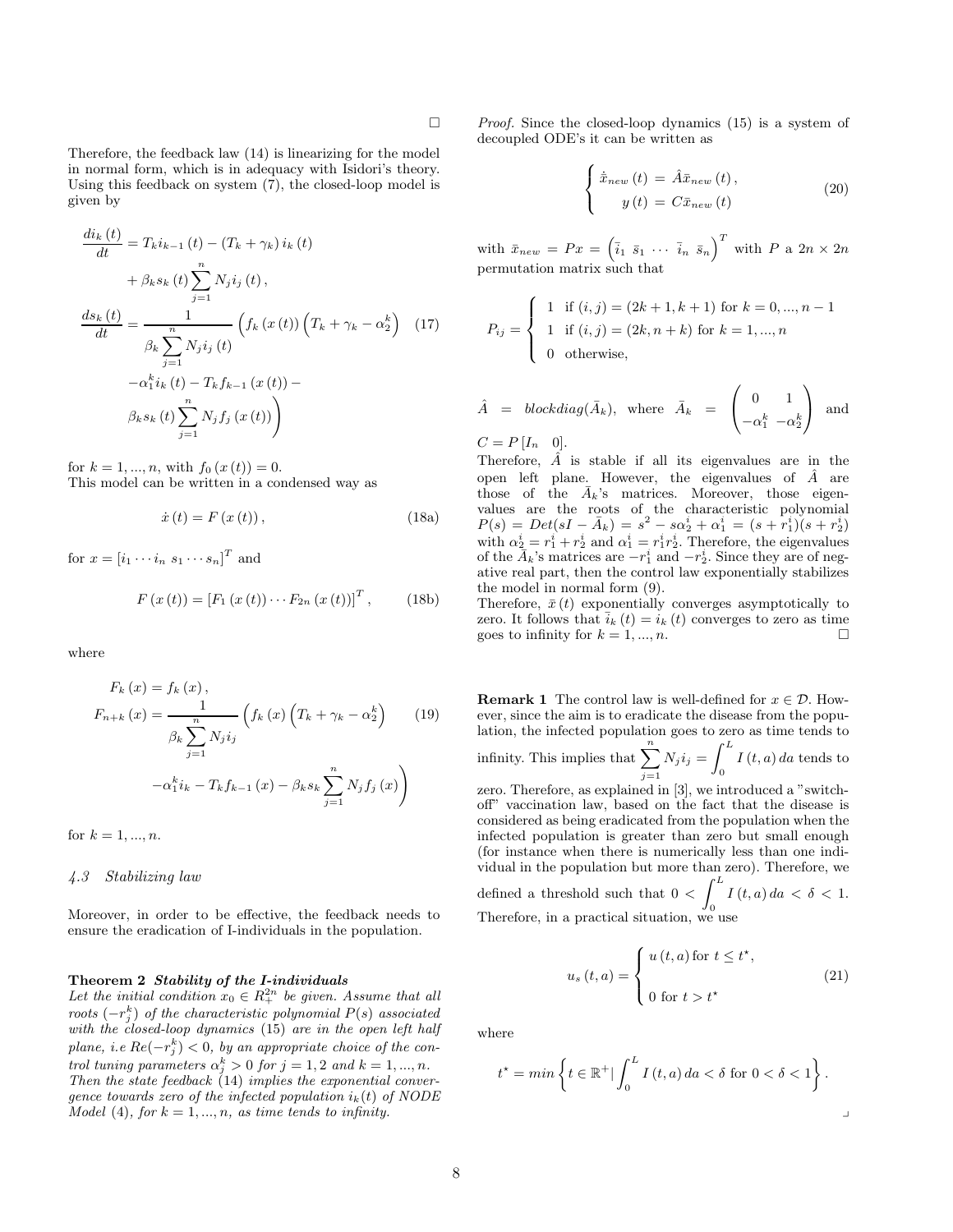#### 4.4 Positivity analysis

Another condition for the feedback design is that the feedback law has to keep the positivity of the variables in the model (more precisely it has to keep them between 0 and 1) in order to have a physical meaning. Inspired by [28], we highlight the following positivity condition.

**Theorem 3** If  $\theta_k(t) \geq 0$  for  $k = 1, ..., n$ , then the set  $B = \{(i_1, ..., i_n, s_1, ..., s_n : i_k \geq 0, s_k \geq 0, s_k + i_k \leq 1\}$ for  $k = 1, ..., n$ } is positively invariant for the ODE model  $(4).$ 

*Proof.* Let  $t_0$  be the smallest  $t$  such that  $x(t_0) \in \delta B$ , where  $\delta B = \{ (i_1, ..., i_n, s_1, ..., s_n : i_k = 0 \text{ or } s_k = 0 \text{ or } s_k + i_k = 1) \}.$ Assume that  $s_m(t_0) = 0$   $(i_m(t_0) = 0)$  for some m. By definition of  $t_0$ , all the other state components are such that  $s_k(t_0), i_k(t_0) \geq 0$  for  $k = 1, ..., m - 1, m + 1, ...n$ . Therefore, using equations (4),  $\frac{ds_m(t_0)}{dt} \ge 0$  and  $\frac{ds_m(t_0)}{dt} \ge 0$ .<br>On the other hand, if  $i_m(t_0) + s_m(t_0) = 1$  for some m, then  $s_k(t_0), i_k(t_0) \geq 0$  and  $s_k(t_0) + i_k(t_0) \leq 1$  for  $k = 1, ..., m - 1, m + 1, ... n$ . By equations (4), it follows that

$$
\frac{d(s_m + im)(t_0)}{dt} = T_m (s_{m-1}(t_0) + i_{m-1}(t_0) - 1)
$$
  

$$
- \gamma_m i_m(t_0) - \theta_m(t_0) s_m(t_0)
$$
  

$$
\leq 0
$$

 $\Box$ 

Observe that positivity is no longer guaranteed for all inputs on the system when working with the discretized model. However, assuming that  $\theta_k(t)$ ,  $k = 1, ..., n$  is greater than zero is not restrictive since, in order to have a physical meaning, this quantity needs to be positive.

# 4.5 Numerical Simulations

Numerical simulations are performed to show that appropriate choices of parameters can guarantee the eradication of I-individuals.

In the simulations, parameters are taken from [23] and described in Section 3.2 but are adapted to the ODE case as mentioned in Section 2.3. In this case 100 classes of ages are considered. Moreover, the design control parameters are set to  $r_1^k = 200$  and  $r_2^k = 80$  for  $k = 1...100$ . Simulations are stopped when convergence is reached with a tolerance of 10<sup>−</sup><sup>8</sup> . The code are performed using ODE45 function in MATLAB.

Remind that to have a physical meaning, the vaccination needs to be positive. Therefore, based on results found in numerical simulations, a new control law  $u_{ps}(t)$  is designed where, for  $k = 1, ..., n$ ,

$$
u_{ps,k}(t) = \begin{cases} 0, & \text{if } u_{s,k}(t) < 0, \\ u_{s,k}(t) & \text{otherwise} \end{cases}
$$
 (22)

which is based on the control-law (21) defined in Remark 1. Using this control law in numerical simulations shows that



Fig. 3. Dynamics of I-individuals from NODE Model (4) with vaccination



Fig. 4. Dynamics of S-individuals from NODE Model (4) with vaccination



Fig. 5. Dynamics of vaccination

the stability of the system is conserved. Comparing Figure 2 from Section 3.2 and Figure 3, we can observe that the I-individuals converge to zero when the control is applied. Moreover, the I-individuals remains positive and are smaller than 1. This is also the case for the number of S-individuals observed in Figure 4. Moreover, Figure 5 suggests to vaccinate first individuals in the classes of age where the epidemic is absent and in a second time to vaccinate individuals from classes of age around the ages where individuals were initially infected.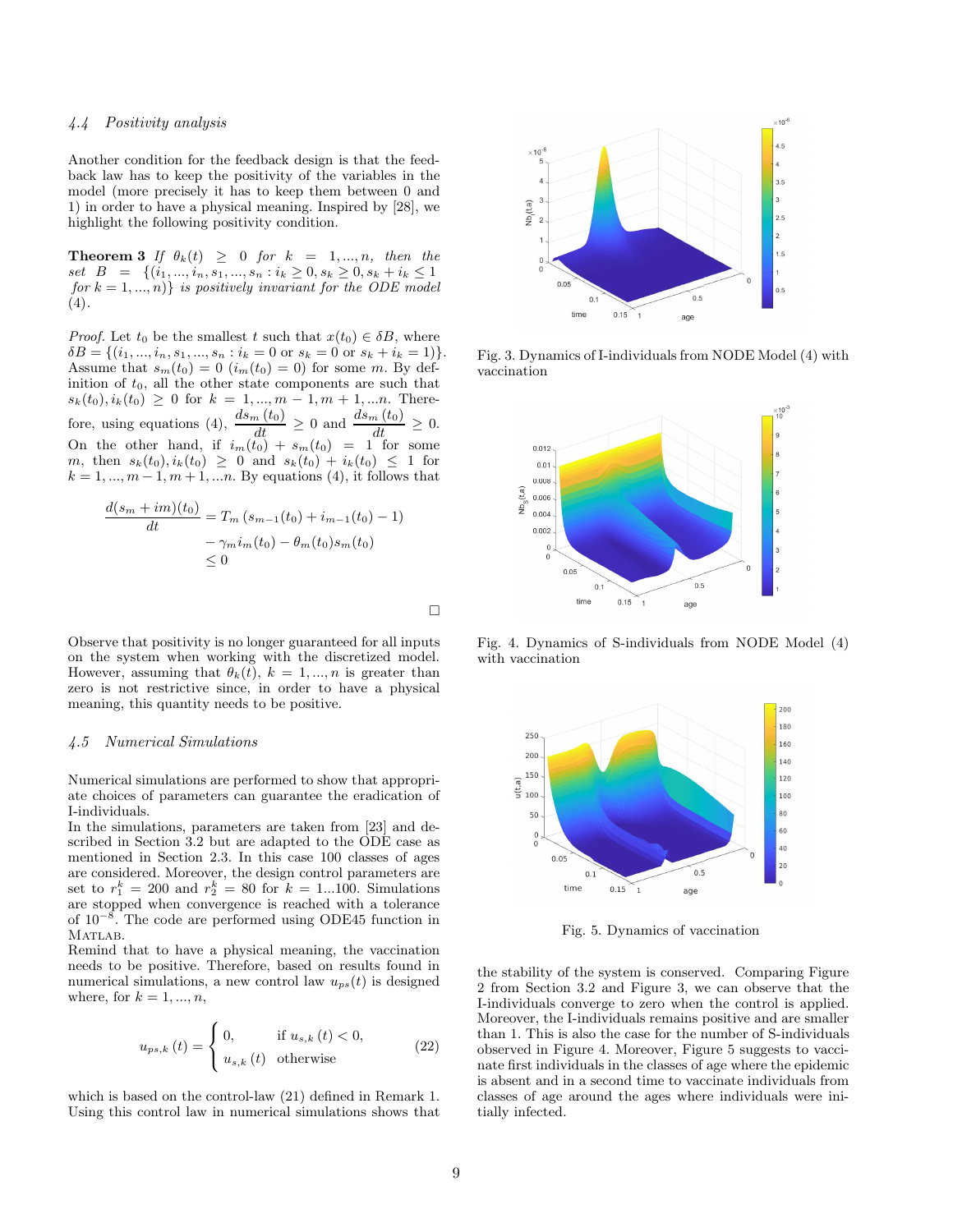# 5 Closed-loop stabilization of PIDE model

The aim of this section is to design a closed-loop stabilization law for the PIDE Model. Therefore, we extend the control law (14) found in the ODE case to the PIDE case.

#### 5.1 Feedback design

To discover the feedback design for the Model 1, let define a new function

$$
W(t, a) = \Theta(t, a) S(t, a). \qquad (23)
$$

By putting

$$
w_{k}(t) = \frac{1}{N_{k}} \int_{a_{k-1}}^{a_{k}} W(t, a) da
$$
 (24)

and discretizing Model 1 with respect to the age, it can be shown that

$$
w_k(t) = \theta_k(t) s_k(t).
$$
 (25)

Using relation (24) and the limit of the mean value theorem for integral and assuming that  $a \in [a_{k-1}, a_k]$  for all  $k \in \mathbb{N}$ , implies that

$$
W(t, a) = \lim_{\Delta_k \to 0} \frac{N_k w_k(t)}{\Delta_k}, \text{ with } \Delta_k = a_k - a_{k-1}
$$

$$
\Leftrightarrow \Theta(t, a) S(t, a) = \lim_{\Delta_k \to 0} \frac{N_k \theta_k(t) s_k(t)}{\Delta_k}
$$

$$
\Leftrightarrow \Theta(t, a) = \frac{1}{S(t, a)} \lim_{\Delta_k \to 0} \frac{N_k \theta_k(t) s_k(t)}{\Delta_k}
$$

Using relations of Section 2.3, definition of the state feedback in finite dimension (14) and the definition of derivative in terms of limits give the following candidate for a nonlinear state feedback control law continuous in age

$$
\Theta(t, a) = \tilde{\alpha}_{2}(a) + \int_{0}^{L} \beta(a) S(t, a) da - 2\mu(a) - \gamma(a) \n- \beta(a) \int_{0}^{L} I(t, b) db \n- \frac{\int_{0}^{L} (\mu(a) + \gamma(a)) I(t, a) da}{\int_{0}^{L} I(t, b) db} \n+ \frac{I(t, a)}{\beta(a) S(t, a) \int_{0}^{L} I(t, b) db} (\tilde{\alpha}_{1}(a) \n+ (\mu(a) + \gamma(a)) (\mu(a) + \gamma(a) - \tilde{\alpha}_{2}(a)) )
$$
 (26)

Note that in this feedback, we divide by  $\int_0^L I(t, b) dt$ . However, since the eradication of the epidemic is wanted, this quantity tends to zero. Therefore, in practice we use a switchvaccination law as it was done in Remark 1. The control is

defined as the one in (21).

# 5.2 Stabilizing law

The aim of this section is to show that the feedback law (26) stabilizes the PIDE model.

Inspired by Isidori's theory [18], the following nonlinear coordinate changes is made,

$$
\overline{I}(t, a) = I(t, a),
$$
\n
$$
\overline{S}(t, a) = -(\gamma(a) + \mu(a)) I(t, a)
$$
\n
$$
+ \beta(a) S(t, a) \int_0^L I(t, b) db.
$$
\n(27)

In this formulation the open-loop Model (1) becomes

$$
(\partial_t + \partial_a)\overline{I}(t, a) = \overline{S}(t, a),
$$
  
\n
$$
(\partial_t + \partial_a)\overline{S}(t, a) = -(\gamma(a) + \mu(a))\overline{S}(t, a)
$$
  
\n
$$
- \partial_a(\gamma(a) + \mu(a))\overline{I}(t, a)
$$
  
\n
$$
+ [\overline{S}(t, a) + (\gamma(a) + \mu(a))\overline{I}(t, a)] [-\Theta(t, a)
$$
  
\n
$$
- \mu(a) - \beta(a)\int_0^L \overline{I}(t, b) db + \frac{\int_0^L \overline{S}(t, b) db}{\int_0^L \overline{I}(t, b) db}
$$
  
\n
$$
+ \frac{\partial_a \beta(a)}{\beta(a)} \Big]
$$
\n(28)

under non-homogeneous boundary conditions

$$
\bar{I}(t,0) = 0,\n\bar{S}(t,0) = \beta(0) B \int_0^L \bar{I}(t,b) db
$$
\n(29)

and initial conditions

$$
\bar{I}(0, a) = I_0(a), \n\bar{S}(0, a) = \bar{S}_0(a).
$$
\n(30)

Moreover, the vaccination law (26) rewrites

$$
\Theta(t, a) = \tilde{\alpha}_{2}(a) + \frac{\int_{0}^{L} \bar{S}(t, b) db}{\int_{0}^{L} \bar{I}(t, b) db} - 2\mu(a) - \gamma(a)
$$

$$
- \beta(a) \int_{0}^{L} \bar{I}(t, b) db
$$

$$
+ \frac{\bar{I}(t, a)}{\bar{S}(t, a) + (\gamma(a) + \mu(a)) \bar{I}(t, a)} (\tilde{\alpha}_{1}(a) + (\mu(a) + \gamma(a)) (\mu(a) + \gamma(a) - \tilde{\alpha}_{2}(a)))
$$

Therefore, the closed-loop system is given by

$$
(\partial_t + \partial_a) \bar{I}(t, a) = \bar{S}(t, a),
$$
  
\n
$$
(\partial_t + \partial_a) \bar{S}(t, a) = \bar{I}(t, a) [-\tilde{\alpha}_1(a) + g(a)]
$$
  
\n
$$
+ \bar{S}(t, a) [-\tilde{\alpha}_2(a) + h(a)]
$$
\n(31)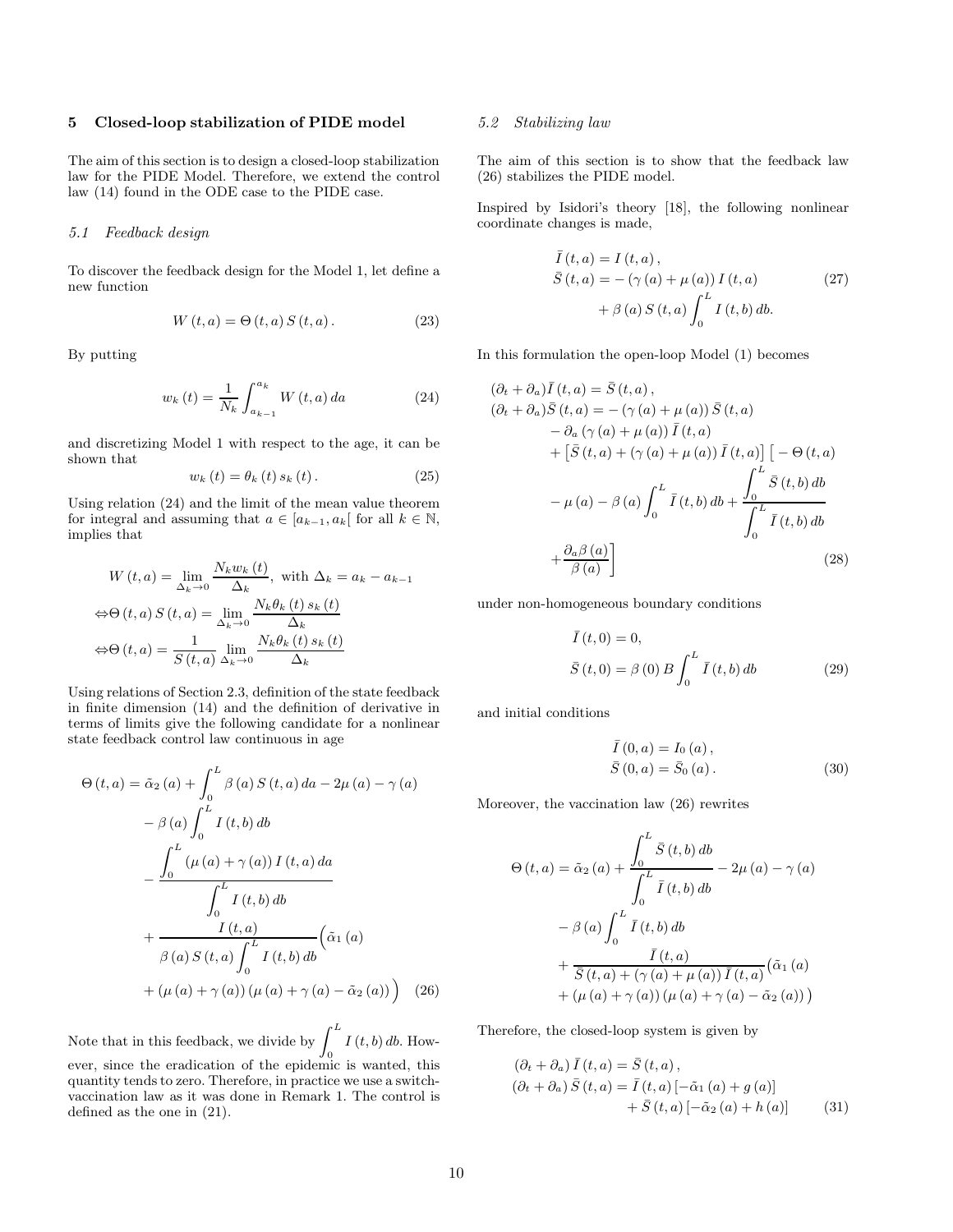where we note

$$
g(a) = -\beta(a) \frac{d}{da} \left( \frac{\gamma(a) + \mu(a)}{\beta(a)} \right), \tag{32}
$$

$$
h\left(a\right) = \frac{1}{\beta\left(a\right)} \frac{d}{da} \beta\left(a\right) \tag{33}
$$

with boundary conditions (29) and initial conditions (30). The design parameters are denoted by  $\tilde{\alpha}_1(a)$  and  $\tilde{\alpha}_2(a)$ . They can be chosen appropriately to have the stability and positivity of the system. Others parameters  $(\beta, \mu, \gamma)$  are given for a chosen model.

Similarly to the results of Isidori's theory for finitedimensional system [18], we find a feedback that linearizes the open-loop system (28) thanks to the appropriate coordinates change (27).

It remains to show that the feedback (26) also stabilizes system (1). In the following it is shown that the closed-loop system (31) is stable which implies the asymptotic convergence to zero of the infected population. Hereafter we denote

$$
G(a) = -\tilde{\alpha}_1(a) + g(a)
$$
 and  $H(a) = -\tilde{\alpha}_2(a) + h(a)$ .

With those notations, the state-space formulation of system (31) is given by

$$
\dot{\bar{x}} = \bar{\mathcal{A}}\bar{x}
$$

$$
\bar{x}(0) = \bar{x}_{B0}
$$
(34)

with 
$$
\bar{x} = (\bar{I}, \bar{S})^T
$$
,  $\bar{A} = \begin{pmatrix} -\frac{d}{da} & I \\ G(a)I & -\frac{d}{da} + H(a)I \end{pmatrix}$  with  
\n
$$
\mathcal{D}(\bar{A}) = \left\{ \bar{x} \in L^1(0, L) \times (0, L), \bar{x}, \frac{d\bar{x}}{da} AC[0, L], \bar{x}(0) = \bar{x}_{B0} \right\}
$$
 and  $\bar{x}_{B0} = \begin{pmatrix} 0 \\ \beta(0) B \int_0^L \bar{I}(t, b) db \end{pmatrix}$ .

Using Fattorini's approach [10] on boundary control systems and generalizing the results in [27, Chap. 10] to Banach spaces (see Appendix B), system (34) can be rewritten as follows:

$$
\dot{\bar{x}} = \bar{\mathcal{A}}_0 \bar{x} + \tilde{B} u
$$
  

$$
\bar{x}(0) = (0,0)^T
$$
 (35)

where 
$$
\bar{A}_0 = \bar{A}
$$
 with  $\mathcal{D}(\bar{A}_0) = {\bar{x} \in L^1(0, L) \times L^1(0, L) : \bar{x}, \frac{d\bar{x}}{da}AC[0, L], \bar{x}_0 = (0, 0)^T}$ . Moreover  $\tilde{B} = \begin{pmatrix} 0 \\ \delta_0 \end{pmatrix}$  and   
\n $u = \beta(0) B \int_0^L \bar{I}(t, b) db$ .  
\nEquivalently we have

$$
\dot{\bar{x}} = (\bar{A}_0 + \bar{D}) \bar{x}
$$
  

$$
\bar{x}(0) = (0,0)^T
$$
 (36)

where 
$$
\bar{D} = \begin{pmatrix} 0 & 0 \\ \delta_0 \beta (0) B \int_0^L \cdot db \ 0 \end{pmatrix}.
$$

So that  $\overline{D}$  is bounded, we use an approximation of the Dirac delta  $\delta_0$ . Remark that this approximation allow us to deal with a more realistic model since there is no sense to vaccinate instantaneously at birth. Let define  $d_k(a)$  a term of a Dirac sequence which satisfies the properties developed in [14, Chap. 2, Sect. 3, Lemma 2.3.4] with  $\infty$  replaced with L. Therefore, (35) becomes

$$
\dot{\bar{x}}_k = (\bar{\mathcal{A}}_0 + \bar{D}_k) \bar{x}_k
$$

$$
\bar{x}_k (0) = (0, 0)^T
$$
(37)

with 
$$
\bar{D}_k = \begin{pmatrix} 0 & 0 \\ d_k(a) \beta(0) B \int_0^L \cdot db & 0 \end{pmatrix}.
$$

The choice of the term of the Dirac sequence does not have any impact in the bound of B since its integral equals one. Therefore, in the following, an approximation of model (36), where the unbounded operator  $D$  is replaced by the bounded operator  $\bar{D}_k$ , is used in order to perform the stability and analysis.

**Lemma 3**  $A_0$  is the infinitesimal generator of a  $C_0$ −semigroup  $U(t)$ .

Proof. As in [1] we perform a similarity transformation to have an equivalent state space description as (37) with tri- $\sqrt{ }$  $\setminus$ 

angular infinitesimal generator. Therefore, 
$$
J = \begin{pmatrix} I & 0 \\ \kappa(a) & I \end{pmatrix}
$$
  
is chosen where  $\kappa(a)$  is a bounded  $C$ , solution (i.e.  $\exists K > 0$ )

is chosen where  $\kappa(a)$  is a bounded  $C_1$  solution (i.e  $\exists K > 0$ such that  $\kappa(a)$ )  $\leq K \forall a \in [0, L]$ ) of the equation

$$
\frac{d\kappa}{da} + \kappa^2(a) - H(a)\,\kappa(a) + G(a) = 0.
$$

Note that the existence of such solution is established in [1]. Applying this transformation to the operator  $\bar{\mathcal{A}}_0$ , i.e.  $J^{-1}\bar{\mathcal{A}}_0\hat{J}$ , gives

$$
\tilde{\mathcal{A}} = \begin{pmatrix} -\frac{d}{da} + G(a) \kappa(a) I & I \\ 0 & -\frac{d}{da} + (H(a) - \kappa(a)) I \end{pmatrix}
$$

where  $\mathcal{D}(\tilde{\mathcal{A}}) = \mathcal{D}(\tilde{\mathcal{A}}_0)$ . By a result developed in [7, Chap. 5, Sect. 3, Lemma 5.3.2]  $\tilde{A}$  is the infinitesimal generator of a  $C_0$ −semigroup

$$
\left(\tilde{U}\left(t\right)\right)_{t\geq0}=\begin{pmatrix}\tilde{U}_{1}\left(t\right)\;\tilde{U}_{12}\left(t\right)\\0&\tilde{U}_{2}\left(t\right)\end{pmatrix}
$$

where

$$
\left(\tilde{U}_{12}\left(t\right)x\right)(a) = \int_0^t \tilde{U}_1\left(t-s\right)\tilde{A}_{12}\tilde{U}_2\left(s\right)x\left(a\right)ds. \tag{38}
$$

Using Lemma 4.5 in [25], we conclude that  $\bar{A}_0$  is the infinitesimal generator of a  $C_0$ −semigroup

$$
\left(\bar{U}\left(t\right)\right)_{t\geq0}=\left(J\tilde{U}\left(t\right)J^{-1}\right)_{t\geq0}.
$$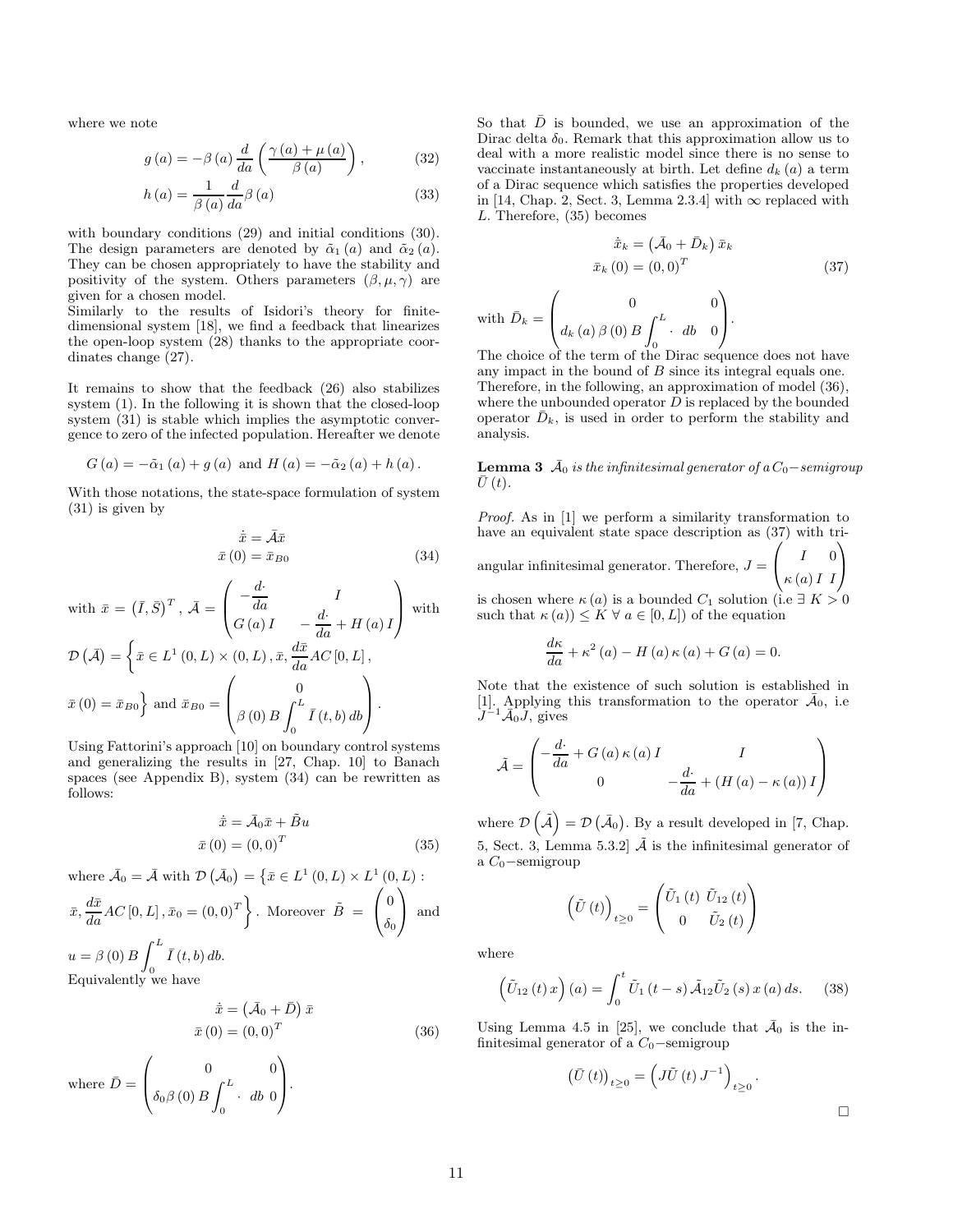#### Theorem 4 Semigroup generation

 $A_0 + D_k$  is the infinitesimal generator of a  $C_0$ −semigroup  $\left(\tilde{T}\left(t\right)\right)_{t\geq0}$ .

*Proof.* The linear operator  $\bar{D}_k$  is bounded on  $L^1(0,L)$  ×  $L^1(0,L)$  with  $\|\bar{D}_k\| := \|\bar{D}_k\|_{\mathcal{L}(L^1 \times L^1)} \leq \beta(0)B)$ . Moreover, by Lemma 3,  $\bar{\mathcal{A}}_0$  is the infinitesimal generator of a  $C_0$ −semigroup. Therefore, we may apply the bounded perturbation theorem developed in [21, Chap. 3, Sect. 1] which concludes the proof.

**Lemma 4**  $\tilde{A}$  is the infinitesimal generator of an exponentially stable  $C_0$ -semigroug  $(U(t))_{t≥0}$  with growth constant

$$
\tilde{\omega}_0(\tilde{U}) < -(c_2 + K) < 0
$$

provided that the gain functions  $\tilde{\alpha}_1(a)$  and  $\tilde{\alpha}_2(a)$  be chosen such that

$$
\tilde{\alpha}_{1}(a) \text{ such that } g(a) + c_{1} > \tilde{\alpha}_{1}(a) \tag{39}
$$

$$
\tilde{\alpha}_2(a) \text{ such that } h(a) + c_2 > \tilde{\alpha}_2(a) \tag{40}
$$

for all  $a \in [0, L]$  with  $0 \le c_2 \le K(c_1 - 1)$  and  $1 \le c_1$ .

Proof. By the method of characteristics, we show that

$$
\left(\tilde{U}_{1}(t)x_{01}\right)(a) = \begin{cases} x_{01}(a-t) E_{G\kappa}(a-t, a), & \text{if } t \leq a, \\ 0 & \text{if } t > a, \end{cases}
$$

$$
\left(\tilde{U}_{2}(t)x_{02}\right)(a) = \begin{cases} x_{02}(a-t) E_{H-\kappa}(a-t, a), & \text{if } t \leq a, \\ 0 & \text{if } t > a \end{cases}
$$

with  $E_f(x,y) = \exp\left(\int_x^y f(\eta) d\eta\right)$ . Moreover, using relation (38), we find that

$$
\left(\tilde{U}_{12}(t)x_0\right)(a) = \begin{cases} x_0(a-t) \int_0^t E_{H-\kappa}(a-t, a-t+s) \\ E_{G\kappa}(a-t, a-s) ds & \text{if } t \le a, \\ 0 & \text{if } t > a, \end{cases}
$$

Therefore, in view of the trajectories,  $\tilde{A}$  is the infinitesimal generator of a stable  $C_0$ −semigroup with growth bound  $\omega_0$ equals  $-\infty$ . Let  $x_0 = (x_{01}, x_{02})^T$ . Since  $\tilde{A}$  is stable, we know that  $\exists M_c > 0$  and  $c > 0$  such that

$$
\|\tilde{U}(t)x_0\| \leq M_c e^{-ct} \|x_0\|.
$$

In the following part of the proof, we identify c and  $M_c$ .

$$
\begin{aligned} \|\tilde{U}\left(t\right)x_{0}\| &= \int_{0}^{L} \left|\left(\tilde{U}_{1}\left(t\right)x_{01}\right)\left(a\right) + \left(\tilde{U}_{12}\left(t\right)x_{02}\right)\left(a\right)\right| da \\ &+ \int_{0}^{L} \left|\left(\tilde{U}_{2}\left(t\right)x_{02}\right)\left(a\right)\right| da \\ &\leq \int_{0}^{L} \left|x_{01}\left(\eta\right)\right| E_{G\kappa}\left(\eta,\eta+t\right) d\eta \\ &+ \int_{0}^{L} \left|x_{02}\left(\eta\right)\right| \left(E_{H+\kappa}\left(\eta,\eta+t\right) + \int_{0}^{t} E_{H+\kappa}\left(\eta,\eta+t\right)\right) d\eta \end{aligned}
$$

Using relations (39) and (40), we can show that

$$
E_{G\kappa}(\eta, \eta + t) \le e^{-Kc_1t}
$$
 and  $E_{H+\kappa}(\eta, \eta + t) \le e^{-(K+c_2)t}$ .

Thus,

$$
\|\tilde{U}(t)x_0\| \le e^{-Kc_1t} \|x_{01}\|_1
$$
  
+  $\left(\frac{e^{-(K+c_2)t} - e^{-Kc_1t}}{Kc_1 - (K+c_2)} + e^{-(K+c_2)t}\right) \|x_{02}\|_1$   
 $\le (1 + K(c_1 - 1) - c_2) e^{-(c_2 + K)t} \|x_0\|.$ 

 $\Box$ 

Lemma 5 *Stability of*  $\bar{A}_0 + \bar{D}_k$ 

 $\bar{\mathcal{A}}_0 + \bar{\mathcal{D}}_k$  is the infinitesimal generator of an exponentially stable  $C_0$ -semigroup  $(\tilde{T}(t))$  $\lim_{t\geq 0}$  with growth bound

$$
\omega_0(\tilde{T}) < -(c_2 + K) + (1 + K(c_1 - 1) - c_2) \|\bar{D}_k\| < 0
$$

if  $c_1$  and  $c_2$  are chosen such that

$$
c_{1} > max \left\{ 1, \sup_{a \in [0, L]} (\tilde{\alpha}_{1}(a) - g(a)), \frac{\beta_{0} B}{K} \right\},
$$
(41)  

$$
c_{2} > max \left\{ 0, \frac{\beta_{0} B (1 + K c_{1})}{1 + \beta_{0} B} - K, \sup_{a \in [0, L]} (\tilde{\alpha}_{2}(a) - h(a)) \right\},
$$
(42)

$$
c_2 \le K\left(c_1 - 1\right). \tag{43}
$$

Proof. In order to use the invariance of stability under system equivalence, we apply the transformation  $J$  to the operator  $\bar{\mathcal{A}}_0 + \bar{D}_k$ , which gives the operator  $\bar{\mathcal{A}} + \bar{D}_k$ . By the bounded perturbation theorem from [21, Chap. 3, Sect. 1] we know that  $\tilde{A} + \bar{D}_k$  is the infinitesimal generator of a  $C_0$ −semigroup  $\left(\tilde{T}\left(t\right)\right)$ satisfying<br> $t \geq 0$ 

$$
\|\tilde{T}(t)\| \le M_c e^{(-c+M_c \|\bar{D}_k\|)t}
$$
  
\n
$$
\Leftrightarrow \|\tilde{T}(t)\| \le (1 + K(c_1 - 1) - c_2)
$$
  
\n
$$
e^{(-(c_2 + K) + (1 + K(c_1 - 1) - c_2) \|\bar{D}_k\|)t}
$$

by Lemma 4 where assumptions (39) and (40) are included in (41) to (43). Moreover, using  $\|\bar{D}_k\| \leq \beta_0 B$  and relations (42) and (43) implies that  $(-c + M_c || \overline{D}_k ||) < 0$ . Therefore  $\tilde{A} + \bar{D}_k$  is stable involving the stability of  $\bar{A}_0 + \bar{D}_k$ . Note that inequation (41) implies the feasibility of relations (42) and (43).

# Theorem 5 Stability of the I-individuals

Let  $x_{0_k} = [I_{0_k}, S_{0_k}]^T \in L^1(0, L) \times L^1(0, L)$ . Assume that we choose  $c_1, c_2, \tilde{\alpha}_1(a)$  and  $\tilde{\alpha}_2(a)$  such that conditions (41) to (43) are satisfied. Then, the state feedback (26) implies the exponential asymptotic convergence to zero of the infected population  $I_k(t, a)$  as time tends to infinity:  $||I_k(t, \cdot)||_1 \rightarrow 0$  as time goes to infinity.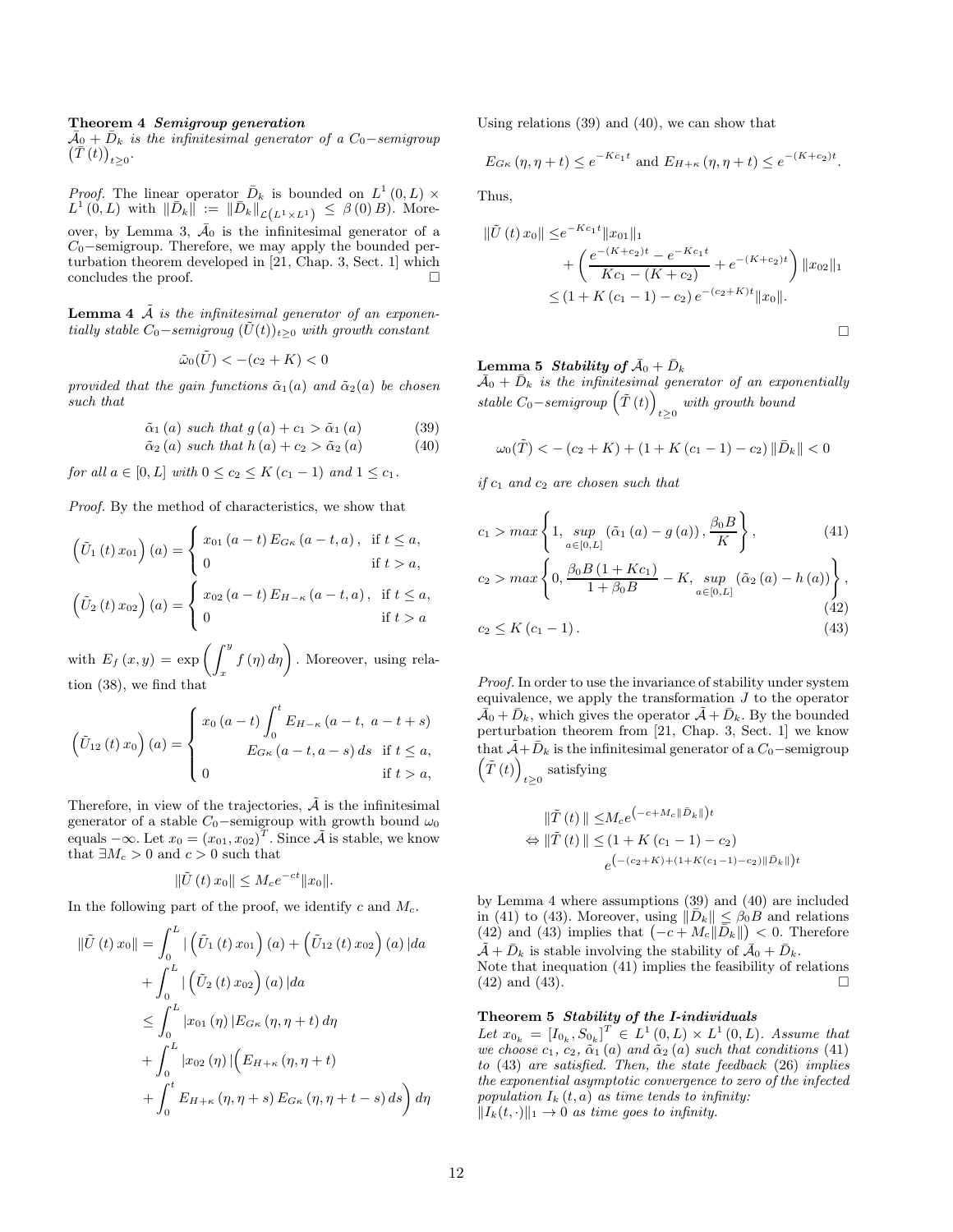*Proof.* Since by Lemma 5,  $\bar{x}_k(t)$  exponentially converges to zero. Therefore, by relation (27),  $I_k(t, a) = I_k(t, a)$  exponentially tends to zero.

$$
\Box
$$

Remark 2 In view of this analysis, we conjecture that  $I(t, a)$  asymptotically exponentially converges to zero.

Intuitively, we have that  $\bar{I}_k(t,a)$  and  $\bar{S}_k(t,a)$  tend to  $\overline{I}(t, a)$  and  $\overline{S}(t, a)$  as k tends to infinity. This idea can be shown by studying the limits of the error's dynamics  $E(t, a) = (\bar{I}_k(t, a) - \bar{I}(t, a), \bar{S}_k(t, a) - \bar{S}(t, a))$ <sup>T</sup> which is given, using  $(36)$  and  $(37)$  by

$$
\dot{E} = \bar{D}\bar{x} + \bar{D}_k \bar{x}_k
$$
  
\n
$$
E(0) = (0,0)^T.
$$
\n(44)

This tends to  $\dot{E} = \bar{D}E$  with  $E(0) = (0, 0)^T$  as k tends to infinity. The solution of this differential equation is  $E = 0$ . Therefore we can hypothesized that  $\bar{I}_k(t, a)$  and  $\bar{S}_k(t, a)$ tend to  $\overline{I}(t, a)$  and  $\overline{S}(t, a)$  as k tends to infinity.

Note that this intuition is corroborated by numerical simulations. lations.

Finally, We can observe that the state trajectories remain positive for the closed-loop system when positive initial conditions are taken. This can be shown using similar arguments as the ones used for the well-posedness of the HN-PIDE model. Specifically for the S-individuals, the methods of the characteristics gives,

$$
s(a,t) = \begin{cases} \exp\left(-\int_0^a F\left(s(\eta, \eta+t-a), i(\eta, \eta+t-a)\right) \\ + \lambda(\eta, \eta+t-a) d\eta\right) & \text{if } t > a, \\ s_0\left(a-t\right) \exp\left(-\int_0^t \lambda\left(\zeta+a-t, \zeta\right) d\zeta \\ + F\left(s(\zeta+a-t, \zeta), i(\zeta+a-t, \zeta)\right)\right) & \text{if } t \leq a. \end{cases}
$$

where  $\lambda(t,a) = \beta(a) \int^L$  $P(t,b)i(t,b)db$  and  $\theta(t,a)$  =  $F(s(t, a), i(t, a))$  since it is a state-feedback law. This implicit equation remains positive under positive inital conditions.

#### 5.3 Design procedure and numerical simulations

To perform numerical simulations the feedback gains need to be chosen the appropriately in order to ensure the disease eradication but also the positivity of vaccination in order to have physical meaning.

First, it can be noticed that disease eardication can be achieved regardless of the choice of the parameters. Indeed as it can be viewed in Lemma 5, the choice of the design parameters only impact the convergence speed of the system. Therefore they can be tuned to achieved a desired stability margin.

In the following, some conditions on the design parameters are highlighted in order to ensure positivity of the vaccination law.



Fig. 6. Dynamics of I-individuals from PIDE Model with vaccination

Theorem 6 Sufficient conditions for the positivity of the vaccination law Define

$$
\nu = \sup_{a \in [0,L]} \mu(a); \Gamma = \sup_{a \in [0,L]} \gamma(a)
$$

and N the total population. Taking

$$
\tilde{\alpha}_2(a) = 3\nu + 2\Gamma + \beta(a)N\tag{45}
$$

$$
\tilde{\alpha}_1(a) = -(\mu(a) + \gamma(a))(\mu(a) + \gamma(a) - \tilde{\alpha}_2) \tag{46}
$$

yields the locally exponentially stable closed-loop system (31)- (33), (27) with the positive vaccination law (26).

Proof. The vacination law (26) with definition (46) rewrittes

$$
\Theta(t, a) = \tilde{\alpha}_2(a) + \int_0^L \beta(a) S(t, a) da - 2\mu(a) - \gamma(a)
$$

$$
- \beta(a) \int_0^L I(t, b) db
$$

$$
- \frac{\int_0^L (\mu(a) + \gamma(a)) I(t, a) da}{\int_0^L I(t, b) db}.
$$

Moreover, since  $\nu \geq \mu(a)$  for all  $a \in [0, L]$ ,  $\Gamma \geq \gamma(a)$  for all  $a \in [0, L]$  and  $\int_0^L I(t, b) db \leq N$ , we get the following estimate for the vaccination law,

$$
\Theta(t, a) \ge \tilde{\alpha}_2(a) + \int_0^L \beta(a) S(t, a) da - 2\nu - \Gamma
$$

$$
- \beta(a)N - (\nu + \Gamma)
$$

$$
\ge \int_0^L \beta(a) S(t, a) da
$$

using definition (45). It follows that the vaccination law with those choice of parameters is positive.  $\Box$ 

Therefore, in the PDE case, there is no need to use a switch vaccination law. Simulations are performed using the same parameters and tolerance defined in Sections 3.2 and 4.5. Figure 6 to 8 confirms theoretical results. Indeed, Figure 6 shows that the I-individuals tends to zero as time increases.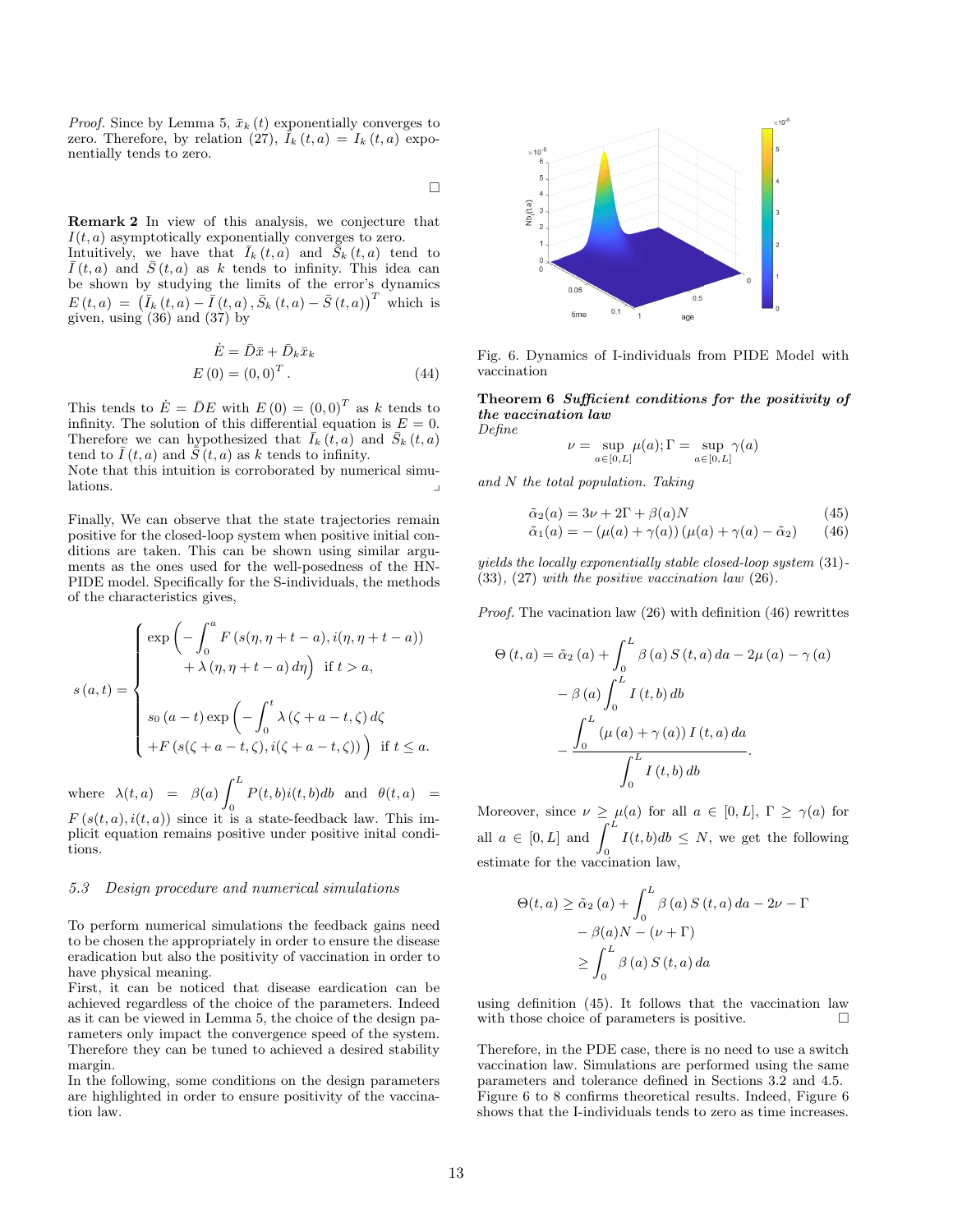

Fig. 7. Dynamics of S-individuals from PIDE Model with vaccination



Fig. 8. Dynamics of vaccination for the PIDE Model with vaccination law (26)

In Figure 7, the S-individuals trajectory remains positive, so as the vaccination that can be viewed in Figure 8. This vaccination law differs from the one obtained for the ODE model. This can be explained by the large choice of design parameters for both models. Since those parameters are not chosen in the same way (randomly for the ODE case and to ensure positivity of the vaccination law in the PDE case) differences occur. The shape of Figure 8 suggests of vaccinating strongly individuals at the beginning of the epidemy with less focus on young and old inviduals.

# 6 Conclusion and Perspectives

The dynamical analysis of an age-dependent SIR model was performed, where we emphasized that the principle of linearized stability is applicable. It was done in Theorem 1 by using recent theory. Then, two methods were used to positively stabilize an age-dependent SIR model. The first one is based on the discretization of the PIDE SIR Model according to the age. Then a linearizing nonlinear feedback law was found in Lemma 2 for a system obtained via a change of variables. We proved in Theorem 2 that this feedback ensures stability of the infected population for some well-chosen gains. Moreover, conditions to get positivity of trajectories were established in Theorem 3. The second method followed from the previous one by using a formal limit. This led to a linearizing nonlinear feedback law for the PIDE Model 1. Conditions ensuring stability of the closed-loop system were obtained in Theorem 5. Finally, numerical simulations have corroborated theoretical results obtained with each methods.

Some questions remain open. First we can notice that we did not impose a priori any condition on the positivity of the vaccination law, which is essential to have physical meaning. In numerical simulations a saturated law was used and seems to perform well. This could be theoretically validated. Moreover, currently, in the numerical simulations, the feedback gains are chosen randomly in order to satisfy the positivity and stability conditions. Another question could be the choice of those feedback gains in an optimal way. Finally, the control law that was designed is not applicable in practice since it requires the knowledge of all the state variables as it is a state feedback law. This is rarely the case in real situations. A way to counter this is to use a state observer to estimate the whole state. The design of such an observer and the analysis of its performance in connection with the state feedback laws derived in this paper is an important question for further research.

#### Acknowledgements

The first author wishes to thank the GIPSA-Lab (Grenoble, France) for the fruitful stay made in the framework of this research. This stay was made mostly possible by the support from the FRS-FNRS. The authors also wish to thank Christophe Prieur (GIPSA-Lab) for its insightful advices leading to significant improvements of the paper.

#### References

- [1] I. Aksikas, J. j. Winkin, and D. Dochain. Optimal lq-feedback regulation of a nonisothermal plug flow reactor model by spectral factorization. IEEE Transactions on Automatic Control, 52(7):1179–1193, 2007.
- [2] A. Alexanderian, M. K. Gobbert, K. R. Fister, H. Gaff, S. Lenhart, and E. Schaefer. An age-structured model for the spread of epidemic cholera: Analysis and simulation. Nonlinear Analysis: Real World Applications, 12(6):3483–3498, 2011.
- [3] S. Alonso-Quesada, M. D. L. Sen, Rp. Agarwal, and A. Ibeas. An observer-based vaccination control law for an seir epidemic model based on feedback linearization techniques for nonlinear systems. Advances in Difference Equations, 2012(1), 2012.
- [4] R. M. Anderson and R. M. May. Vaccination against rubella and measles: quantitative investigations of different policies. Journal of Hygiene, 90(2):259–325, 1983.
- [5] G. Bastin and J-M. Coron. Stability and boundary stabilization of 1-D hyperbolic systems, pages 40–43. coll. PNLDE Subseries in Control. Birkhauser, Switzerland, 2016.
- [6] L-M. Cai, C. Modnak, and J. Wang. An age-structured model for cholera control with vaccination. Applied Mathematics and Computation, 299:127–140, 2017.
- [7] R. Curtain and H. Zwart. Introduction to Infinite-Dimensional Systems Theory A State-Space Approach. Springer New York, 2020.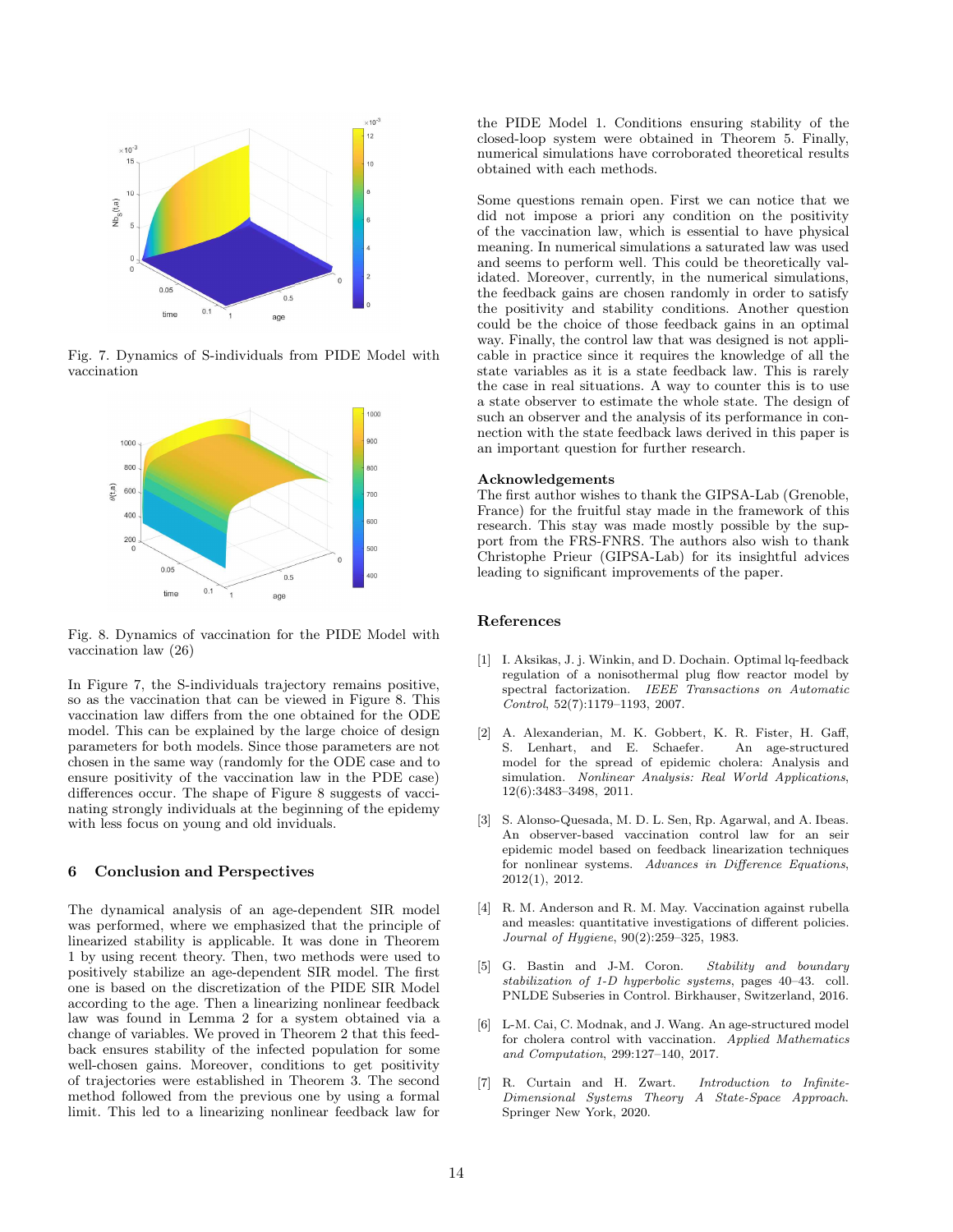- [8] R. D. Demasse, J-J. Tewa, S. Bowong, and Y. Emvudu. Optimal control for an age-structured model for the transmission of hepatitis b. Journal of Mathematical Biology, 73(2):305–333, 2015.
- [9] K. Dietz and D. Schenzle. Proportionate mixing models for age-dependent infection transmission. Journal of Mathematical Biology, 22(1), 1985.
- [10] H. O. Fattorini. Boundary control systems. SIAM Journal on Control, 6(3):349–385, 1968.
- [11] A. Hastir, J.j. Winkin, and Dochain D. Exponential stability of nonlinear infinite-dimensional systems: Application to nonisothermal axial dispersion tubular reactors. Automatica, 121:109201, 2020.
- [12] A. Hastir, J.j. Winkin, and D. Dochain. On local exponential stability of equilibrium profiles of nonlinear distributed parameter systems. IFAC-PapersOnLine, 54(9):390–396, 2020.
- [13] H. W. Hethcote. Age-structured epidemiology models and expressions for  $r_0$ . In Ma S. and Xia Y., editors, *Mathematical* Understanding of Infectious Disease Dynamics, volume 16 of Lecture Notes Series, Institute for Mathematical Sciences, National University of Singapore, chapter 3, pages 91–128. World Scientific Publishing Company, 2008.
- [14] D. Hinrichsen and A. J. Pritchard. Mathematical systems theory I modelling, state space analysis, stability and robustness. Springer, 2010.
- [15] H. Inaba. Treshold and stability results for an age-structured epidemic model. Journal of mathematical biology, pages 411– 434, 1990.
- [16] H. Inaba. Mathematical analysis of an age-structured sir epidemic model with vertical transmission. Discrete and Continuous dynamical systems-series B, (1):69–96, 2006.
- [17] H. Inaba. Age-Structured population dynamics in demography and epidemiology. Springer, 2017.
- [18] A. Isidori. Nonlinear control systems. Springer, 3rd edition, 1995.
- [19] R. A. Jamal and K. Morris. Linearized stability of partial differential equations with application to stabilization of the kuramoto–sivashinsky equation. SIAM Journal on Control and Optimization, 56(1):120–147, 2018.
- [20] W. Kermack and A. Mckendrick. Contributions to the mathematical theory of epidemics—ii. the problem of endemicity. Bulletin of Mathematical Biology, 53(1-2):57–87, 1991.
- [21] E. Klaus-Jochen and N. Rainer. A Short Course on Operator Semigroups. Springer, New York, USA, 2006.
- [22] H. Liu, J. Yu, and G. Zhu. Global stability of an age-structured sir epidemic model with pulse vaccination strategy. Journal of Systems Science and Complexity, 25(3):417–429, 2011.
- [23] K. Okuwa, H. Inaba, and T. Kuniya. Mathematical analysis for an age-structured sirs epidemic model. Mathematical Biosciences and Engineering, 16:6071–6102, 2019.
- [24] A. Pazy. Semigroups of linear operators and application to partial differential equations, volume 44. Springer-Verlag New-York, USA, 1983.
- [25] Schumacher. Dynamic feedback in finite-and infinitedimensional linear systems. PhD thesis, 1981.
- [26] H. Tahir, A. Khan, A. Din, A. Khan, and G. Zaman. Optimal control strategy for an age-structured sir endemic model. Discrete and Continuous Dynamical Systems - S, 14(7):2535, 2021.
- [27] M. Tucsnak and G. Weiss. Observation and Control for Operator Semigroups. Birkhauser Basel, 2009.
- [28] D. W. Tudor. An age-dependent epidemic model with application to measles. Mathematical Biosciences, 73(1):131–147, 1985.
- [29] J. Yang and X. Wang. Threshold dynamics of an sir model with nonlinear incidence rate and age-dependent susceptibility. Complexity, 2018:1–15, 2018.

# A Notation summary

This section aims to summarize in Table A.1 the parameters and variables used in this article for the PIDE models and for the ODE model respectively, their meaning and their domains of variation corresponding to their physical meaning.

# **B** Boundary Control Systems on  $L^1$  Spaces

First note that none of the arguments developed in [27] requires a scalar product which is only defined on Hilbert space, except for the computation of the adjoint operator. However, in  $L^1$  spaces, this operator can be compute using duality bracket, which is the approach used here.

Using theory in  $[27]$ , we need to find the operator  $B$  such that the system  $\dot{z}(t) = Lz(t)$  with  $Gz(t) = z(0) = u(t)$ , with  $z \in \mathcal{D}(L)$  is equivalent to the system  $\dot{z}(t) = \mathcal{A}z(t) + Bu(t)$ . This operator satisfies, for  $z \in Z$  and  $\psi \in \mathcal{D}(\mathcal{A}^*)$ ,

$$
[Lz, \psi] - [z, \mathcal{A}^{\star}\psi] = [Gz, B^{\star}\psi]. \tag{B.1}
$$

In order to apply this theory, System (34) can rewrite as  $\dot{z}(t) = Lz(t)$  with  $Gz(t) = z(0)$  where  $z = (\overline{I}, \overline{S})^T$ ,  $L = \overline{A}$ :  $Z := W^{1,1}(0, L) \times W^{1,1}(0, L) \to X := L^1(0, L) \times L^1(0, L)$ <br>and  $G : Z \to U := \mathbb{R}^2$ . Therefore, we define  $A$  as  $L$  re-<br>stricted to  $X_1 := \text{Ker } G$ . Therefore,  $A = \bar{A}_0 : \mathcal{D}(\bar{A}_0) \to X$ . It remains to find the operator  $B: U \to X_{-1}$  by using relation (B.1).

First we can show that the adjoint of  $\bar{\mathcal{A}}_0$  with  $\mathcal{D}(\bar{\mathcal{A}}_0)$  is given by

$$
\bar{\mathcal{A}}_0^{\star} = \begin{pmatrix} \frac{d \cdot}{da} & G(a)I \\ I & \frac{d \cdot}{da} \end{pmatrix}
$$

with  $\mathcal{D}(\bar{\mathcal{A}}_0^*) = \{y \in L^\infty(0,L) \times L^\infty(0,L) \text{ such that }$  $[\mathcal{A}\cdot,y]: L^1(0,L)\times L^1(0,L)\to\mathbb{K}$  is bounded and linear and  $y_1(L) = y_2(L) = 0$ . The proof is based on the Z Riesz representation theorem which implies that  $[Az, y] =$  $\mathcal{A}z.y\ d\lambda \text{ for } z\in\mathcal{D}(\mathcal{A}) \text{ and } y\in\mathcal{D}(\mathcal{A}^*) \text{ for } \lambda \text{ } \sigma\text{-finite.}$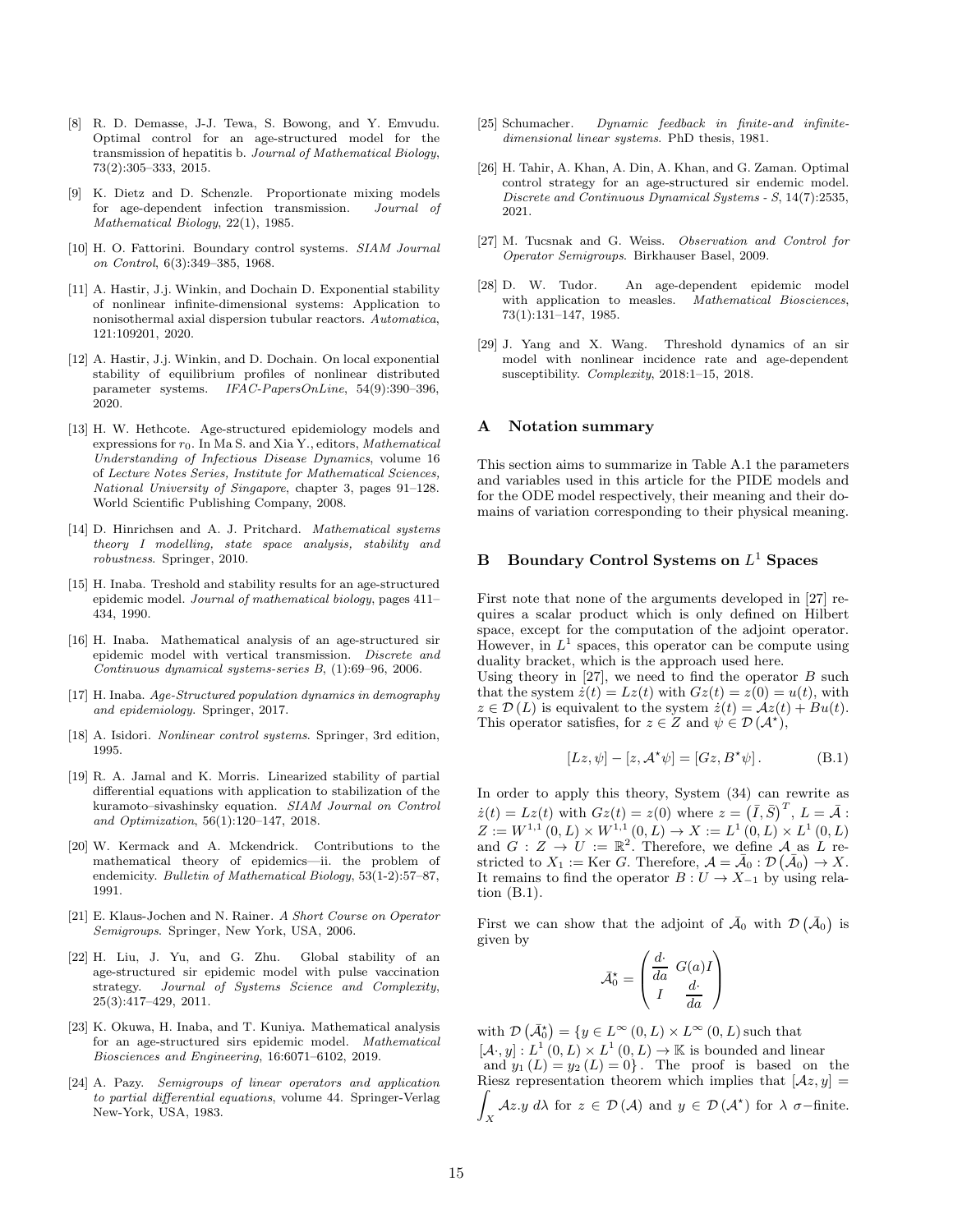Then, using relation (B.1) and the Riesz representation theorem we find that

$$
z(0) \odot B^{\star}\psi = z(0) \odot \psi(0).
$$

It follows that

$$
B^{\star}\psi = \psi(0)
$$
  

$$
[\psi, B^{\star}] = [\delta_0 I, \psi]
$$
  

$$
= [B, \psi]
$$

Therefore, B is given by  $\delta_0 I$ .

Finally, the assumptions needed in [27] are satisfied mostly since  $\bar{\mathcal{A}}_0$  is the infinitesimal generator of a  $C_0$ -semigroup.